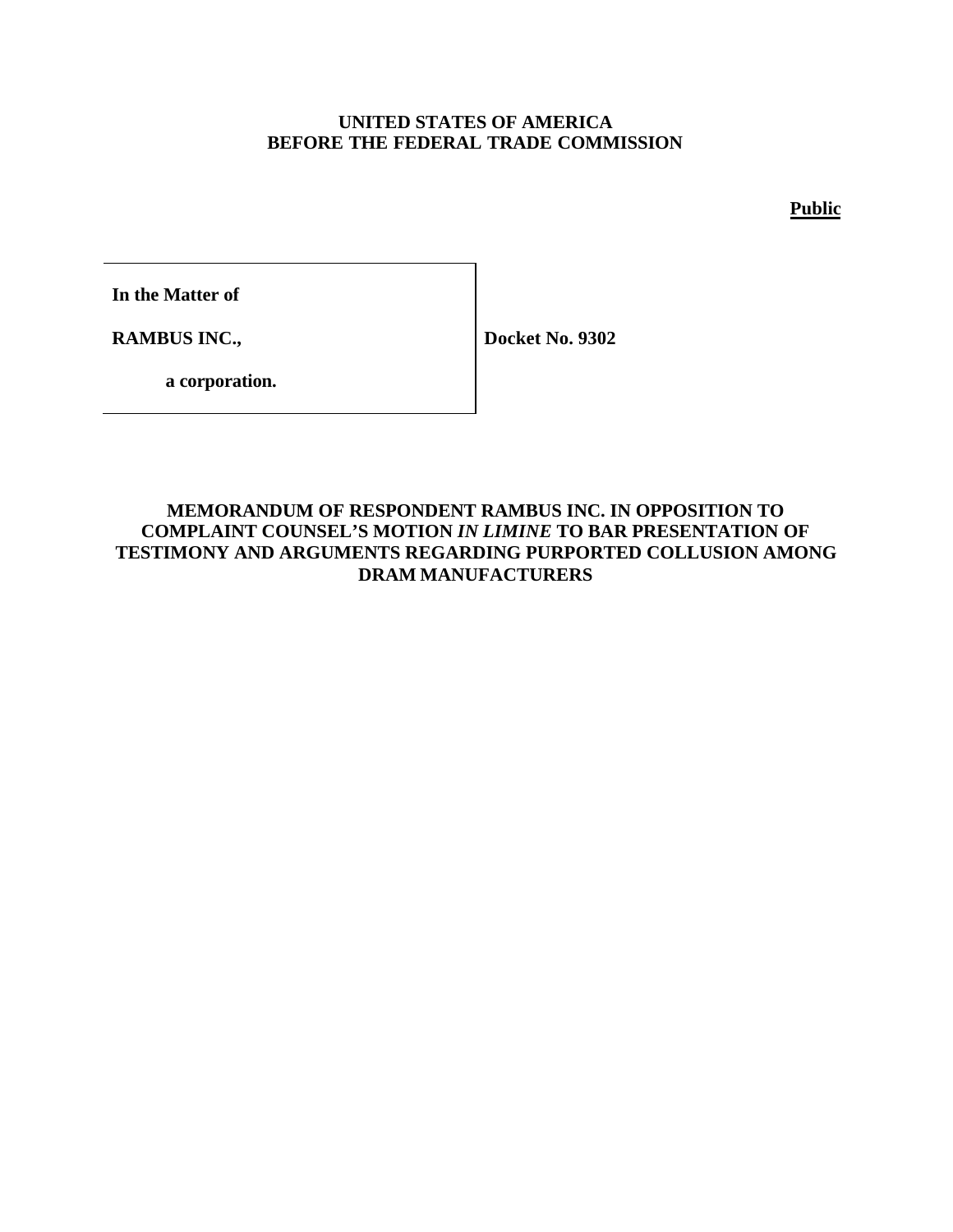# **TABLE OF CONTENTS**

# **Page**

| I.  |                                                                             |    |                                                          |                                                                                                                                                                                                                   |  |  |  |
|-----|-----------------------------------------------------------------------------|----|----------------------------------------------------------|-------------------------------------------------------------------------------------------------------------------------------------------------------------------------------------------------------------------|--|--|--|
| II. |                                                                             |    |                                                          |                                                                                                                                                                                                                   |  |  |  |
| Ш.  |                                                                             |    |                                                          |                                                                                                                                                                                                                   |  |  |  |
|     | A.                                                                          |    |                                                          |                                                                                                                                                                                                                   |  |  |  |
|     | <b>B.</b>                                                                   |    |                                                          |                                                                                                                                                                                                                   |  |  |  |
|     |                                                                             | 1. | Evidence of Collusion Is Relevant To Complaint Counsel's |                                                                                                                                                                                                                   |  |  |  |
|     |                                                                             |    | a.                                                       | Evidence of Collusion Is Directly Relevant to The<br>Questions Whether Commercially Viable Alternatives to<br>Rambus's Technology Existed and Whether Rambus<br>Gained Market Power Through Its Allegedly Illegal |  |  |  |
|     |                                                                             |    | b.                                                       | Evidence of Collusion Is Directly Relevant to Prof.                                                                                                                                                               |  |  |  |
|     |                                                                             | 2. |                                                          | Evidence of Collusion Is Directly Relevant to Complaint Counsel's                                                                                                                                                 |  |  |  |
|     | $C$ .<br>Allowing Rambus to Present Evidence of Collusion Would Not Confuse |    |                                                          |                                                                                                                                                                                                                   |  |  |  |
| IV. |                                                                             |    |                                                          |                                                                                                                                                                                                                   |  |  |  |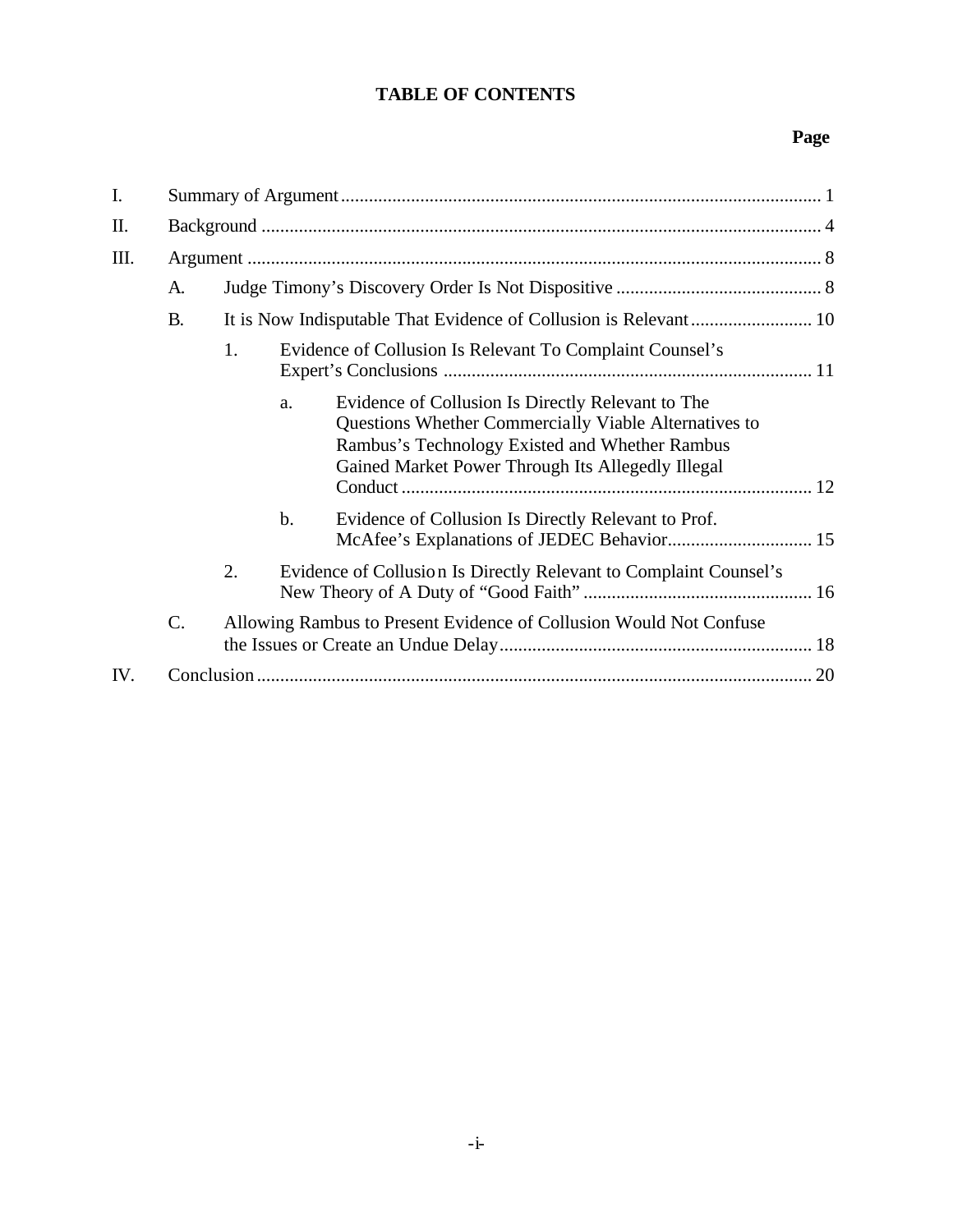# **TABLE OF AUTHORITIES**

# **Page**

# **Cases**

| Campbell v. Keystone Aerial Surveys, Inc.                           |  |
|---------------------------------------------------------------------|--|
| Founding Church of Scientology of Washington, D. C., Inc. v. Kelley |  |
| Hurley v. Atlantic City Policy Dept.                                |  |
| Kiefer-Stewart Co. v. Joseph E. Seagram & Sons, Inc.                |  |
| Rambus Inc. v. Infineon Technologies AG                             |  |
| Sperberg v. Goodyear Tire & Rubber Co.                              |  |
| United States v. Morris                                             |  |
| United States v. Terzado-Madruga                                    |  |

# **Statutes**

# **Regulations**

|--|--|--|--|

# **Treatises**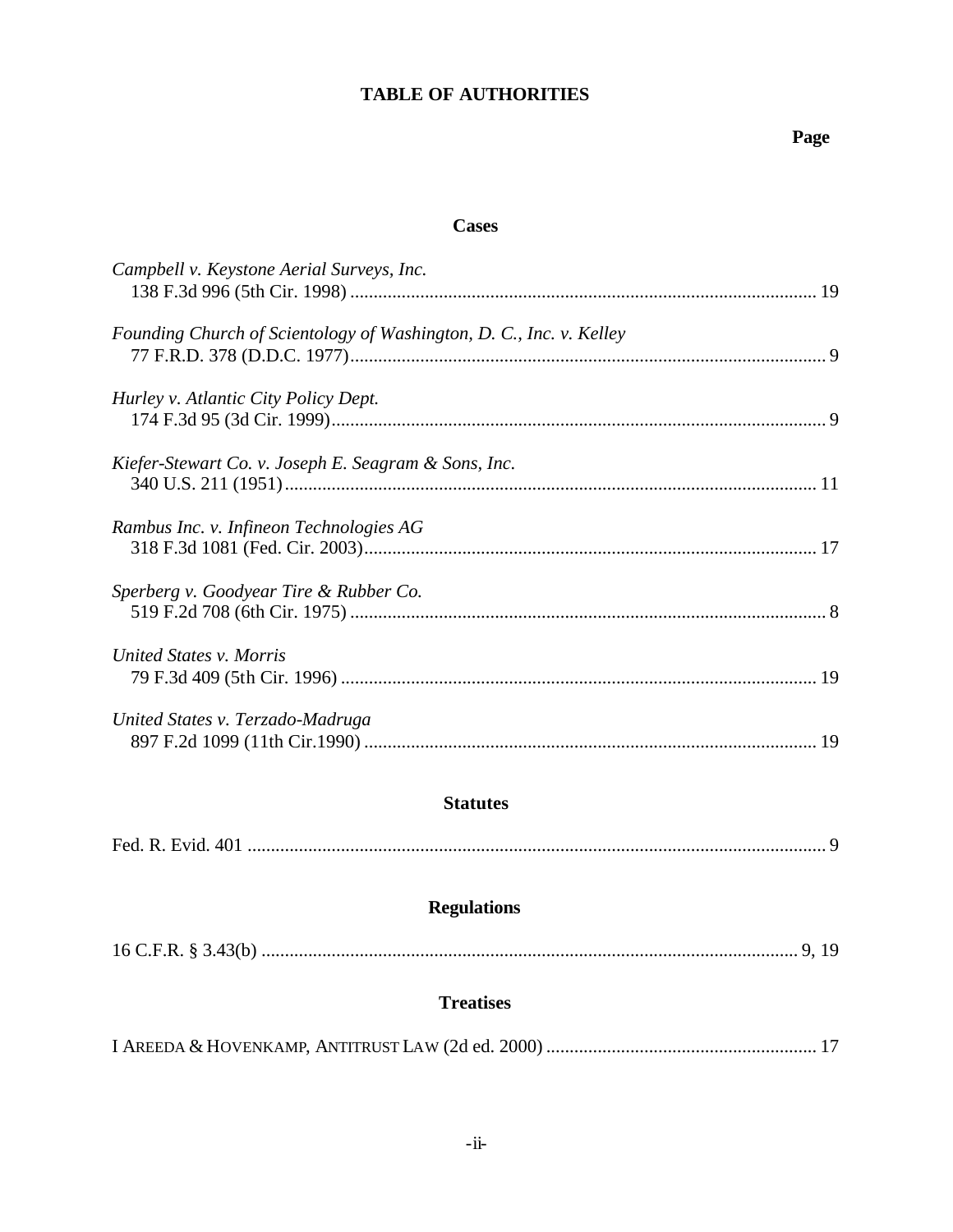#### **I. SUMMARY OF ARGUMENT**

Complaint Counsel have moved *in limine* to exclude any testimony or argument regarding collusion among manufacturers of DRAM. According to Complaint Counsel, such evidence is wholly irrelevant because it could be used *only* as part of an impermissible "unclean hands" defense. In fact, evidence of collusion among DRAM manufacturers to boycott Rambus, restrict the supply and raise the price of RDRAM, and raise the prices of SDRAM and DDR SDRAM would undermine several fundamental premises of Complaint Counsel's affirmative case against Rambus. Its relevance is not at all dependent on an "unclean hands" defense.

First, and most fundamentally, such evidence would entirely rebut the conclusion by Complaint Counsel's expert that commercially viable alternatives to Rambus's technology existed, and that JEDEC members could therefore have avoided that technology had they known of Rambus's patent claims. Complaint Counsel's expert concludes that there were commercially viable alternatives because he believes that the cost of these alternatives was less than the cost of paying Rambus royalties. The evidence of collusion would destroy this conclusion because the expert premised it in substantial part on the *assumption* that SDRAM and DDR SDRAM prices (upon which the Rambus royalties were based) had been competitively set.<sup>1</sup> If the prices of SDRAM and DDR SDRAM were inflated to supracompetitive levels as the result of collusion among DRAM manufacturers, the expert's opinion that, in a competitive market, the cost of alternative technologies would have been less than the cost of paying Rambus royalties lacks any legitimate foundation. Once that conclusion fails, so too do the expert's assertions that Rambus's allegedly illegal conduct allowed it to obtain market power that it would not otherwise

 $\overline{a}$ 

<sup>1</sup> As discussed below, Complaint Counsel's expert performed this analysis after Judge Timony issued his January 25, 2003 order regarding price-fixing-related discovery, in the apparent hope that the order would insulate his methodology from challenge.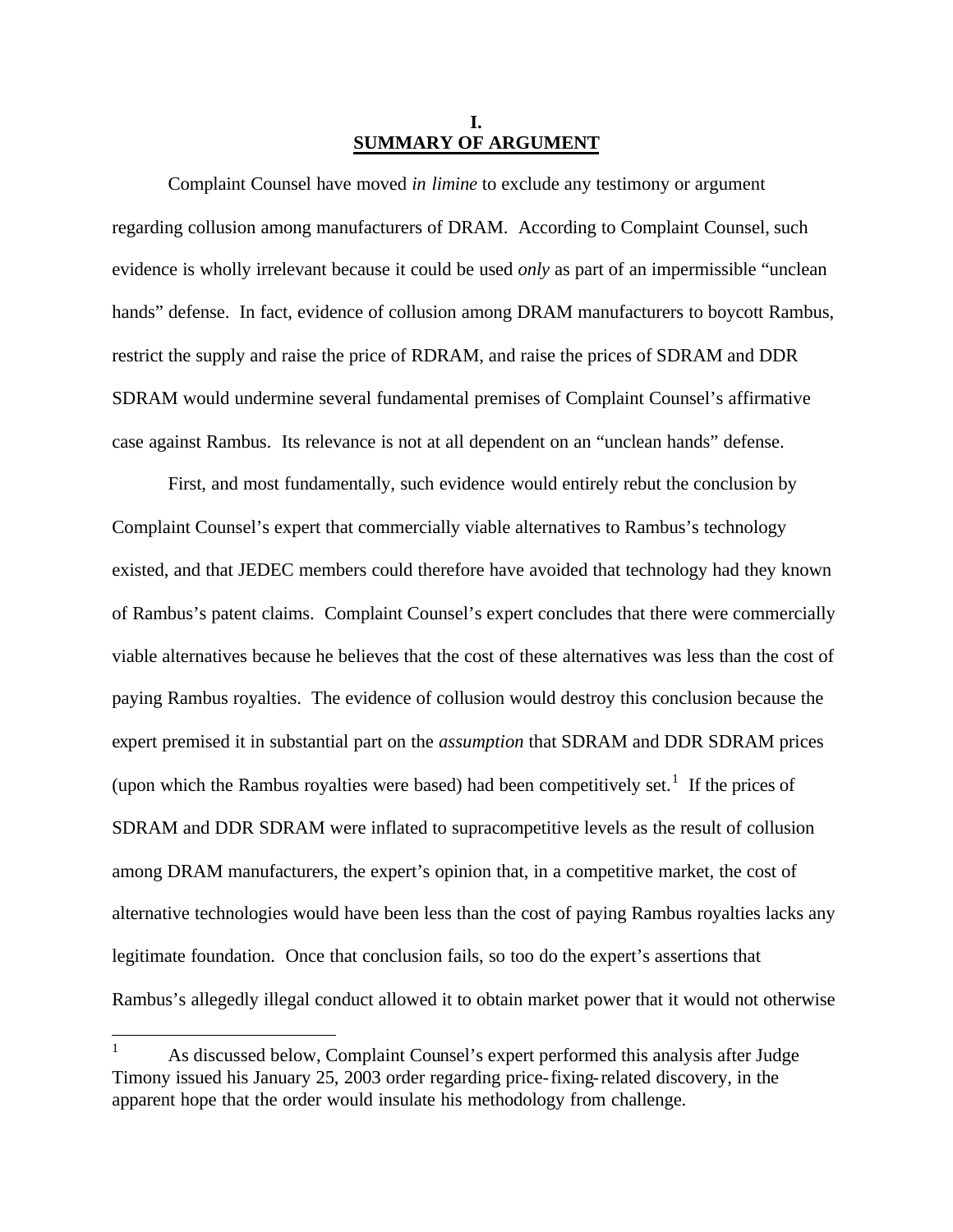have had (as a result of its superior technology) and that such conduct resulted in competitive harm. Once these allegations are refuted, of course, nothing remains of Complaint Counsel's case, and their expert has conceded as much. *See* McAfee Original Report ¶ 126 ("Rambus's conduct would not give rise to an antitrust problem unless the conduct increased the likelihood that Rambus could obtain market or monopoly power.").<sup>2</sup> Thus, it is hardly surprising that Complaint Counsel desperately want to keep Your Honor from considering the collusion evidence.

Second, evidence of collusion among DRAM manufacturers would refute Complaint Counsel's expert's opinion that the members of JEDEC would have rejected Rambus's technologies in the standard-setting process had they known of Rambus's potential patent claims. Their expert bases that conclusion largely on the fact that the industry failed to adopt Rambus's proprietary RDRAM technology, from which he infers that industry participants generally prefer to avoid proprietary technologies. But, if the industry failed to adopt RDRAM as the result of collusion among DRAM manufacturers to restrict the supply and raise the price of RDRAM, no such inference could properly be drawn. Again, this flawed inference, which would be refuted by the collusion evidence, is central to the expert's conclusion that Rambus's conduct resulted in competitive harm.

Third, evidence of collusion among DRAM manufacturers would fundamentally undermine Complaint Counsel's new-found theory of the case — that, even if (as the evidence demonstrates and as the Federal Circuit has held) Rambus did not violate any JEDEC patent disclosure duty, it nevertheless violated an amorphous duty of "good faith" toward other JEDEC

 $\frac{1}{2}$ The relevant portions of the McAfee Original Report are attached as Ex. A to Declaration of Sean P. Gates ("Gates Decl."). The relevant portions of the McAfee Rebuttal Report are attached as Ex. B to that declaration.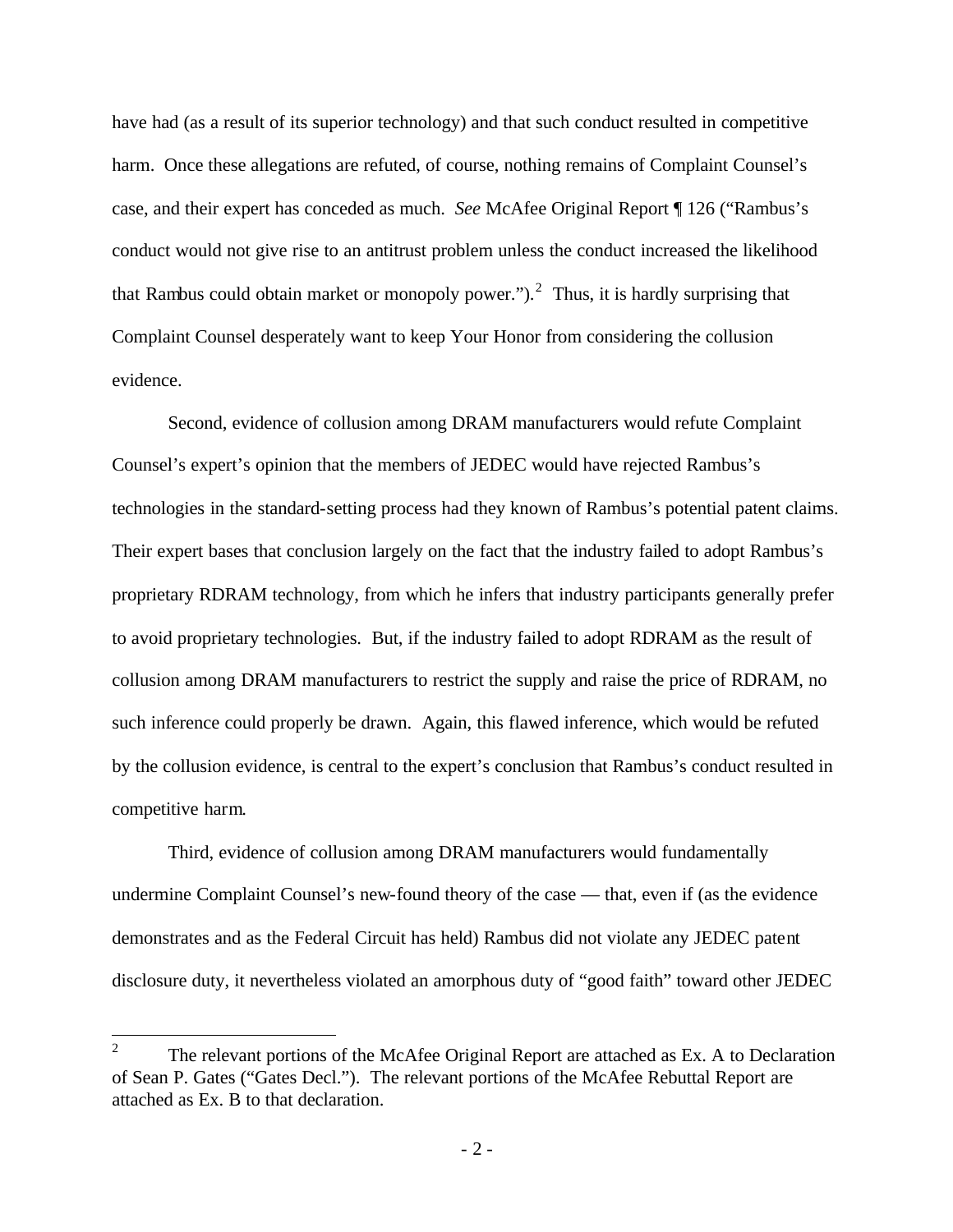members. The evidence that Complaint Counsel seek to exclude would show that DRAM manufacturers secretly colluded to boycott Rambus's technology, which was preferred by at least one prominent JEDEC member (Intel), and to restrict supply and raise the price of products based on that technology, to the financial detriment of JEDEC members who purchased those products. That evidence is hardly consistent with an expectation among JEDEC members of "good faith" conduct toward each other. Moreover, Complaint Counsel will apparently rely upon the DRAM manufacturers for testimony about the existence and nature of this "good faith" obligation. Your Honor should certainly hear and consider evidence that these same manufacturers engaged in secret collusive activities in order fully to assess the credibility of their testimony.

In the face of the indisputable relevance of collusion evidence to their expert's opinions and to their affirmative case, Complaint Counsel disingenuously pin their hope of excluding that evidence on dictum from a narrow discovery order issued by Judge Timony. Their reliance on that order is meritless for two reasons. First, Judge Timony did not rule on the relevance or admissibility of collusion evidence, but only on whether certain limited discovery would be permitted. The order was issued in response to a motion by the Department of Justice ("DoJ") to limit Rambus's discovery in order to prevent interference with an ongoing grand jury investigation into a price-fixing conspiracy among the DRAM manufacturers. Judge Timony's order was, therefore, the result of a balancing test that weighed the potential harm to the DoJ investigation against Rambus's need for discovery. Moreover, as Complaint Counsel themselves emphasized in urging Judge Timony to issue the order, it did not bar even *discovery* of *all* evidence of collusion (the subject of Complaint Counsel's current motion), but only discovery of a very limited subset of that evidence with respect to the price-fixing being investigated by the

- 3 -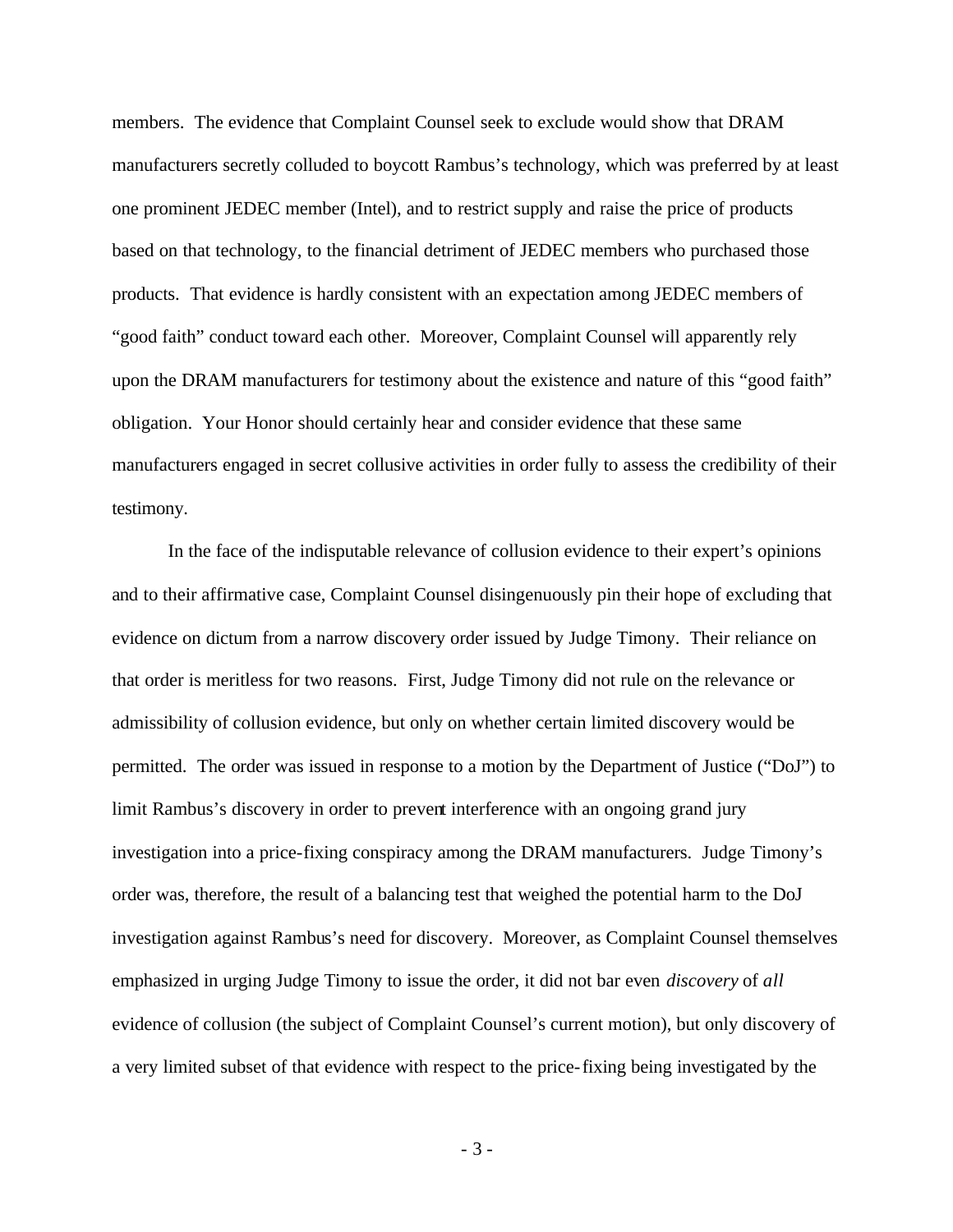grand jury.

Second, the central relevance of evidence of collusion among DRAM manufacturers has become even clearer as the result of litigation developments *after* Judge Timony's order. For example, subsequent to that ruling, Complaint Counsel's expert submitted his Rebuttal Report, in which he expressly explains that his conclusions about Rambus's alleged market power and competitive harm depend upon the prices charged for SDRAM and DDR SDRAM by DRAM manufacturers. And Complaint Counsel have just recently indicated the intention to rely upon testimony from the DRAM manufacturers about a supposed duty to disclose more intellectual property related information than the JEDEC patent policy, because of some amorphous expectation of "good faith" on the part of JEDEC members.

The evidence that Complaint Counsel seek to exclude is material to fundamental elements of their affirmative case. The motion in limine should accordingly be denied.

## **II. BACKGROUND**

Complaint Counsel allege that Rambus has monopolized or attempted to monopolize certain markets for technology related to dynamic random access memory ("DRAM"). According to Complaint Counsel, Rambus participated in an industry standard-setting body called "JEDEC," which is composed of members of the DRAM industry, including DRAM manufacturers. Complaint Counsel contend that Rambus somehow violated certain purported JEDEC rules that were "commonly known" by failing to disclose to JEDEC's members that it had filed, or might in the future file, patent applications that "might be involved in" JEDEC's standard-setting work. Complaint, ¶¶ 21,24,47-55,70-80. Complaint Counsel further allege that several years *after* Rambus left JEDEC, it obtained patents that read on products that are compliant with several JEDEC standards, including standards proposed and voted on after

- 4 -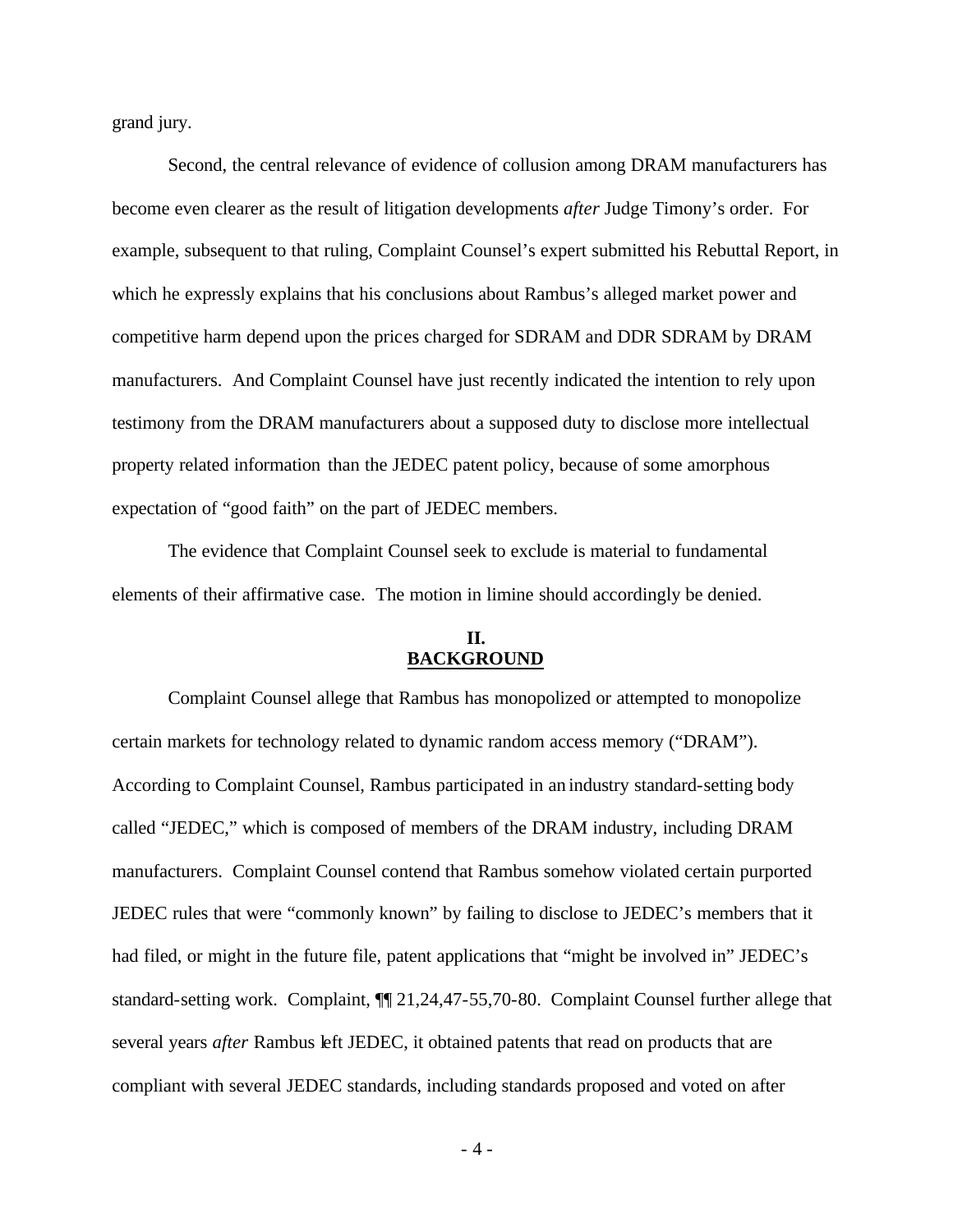Rambus left JEDEC. *Id.*, **[1]** 82,91. Complaint Counsel contend that JEDEC members were entirely unaware of the possibility that Rambus might obtain patents on technologies being incorporated in the JEDEC standards for synchronous DRAM ("SDRAM") and double-data rate synchronous DRAM ("DDR SDRAM"). *Id*., ¶ 2. According to Complaint Counsel, if JEDEC members had been aware of this possibility, they would have incorporated alternative technologies into the relevant standards. *Id*., ¶¶ 62,65,69. Finally, Complaint Counsel allege that DRAM manufacturers are now locked into producing JEDEC-compliant DRAM products and that Rambus is thus able to demand excessive royalties from DRAM manufacturers. *Id*.,  $\P$ 93.

As Rambus will demonstrate at trial, none of these allegations is true. To begin with, Rambus will introduce overwhelming evidence that JEDEC at most *encouraged*, and did not *require*, the disclosure of patent applications. In addition, Rambus will introduce substantial evidence that JEDEC members were aware of the possibility that Rambus might seek patent coverage for various features that were under consideration by JEDEC. There is also substantial evidence that JEDEC members believed that Rambus's efforts would fail because of prior art that would, in the opinion of those members, render Rambus's patents invalid. Rambus will also demonstrate that there were no commercially viable noninfringing alternatives to the Rambus technologies that were adopted as part of the SDRAM and DDR SDRAM standards. The manufacturers, therefore, necessarily adopted those features in order to fulfill their customers' performance requirements. Rambus will further demonstrate that, if there were commercially viable noninfringing alternatives, as Complaint Counsel contend, nothing would have prevented the DRAM manufacturers from switching to these technologies; in other words, they are not "locked-in."

- 5 -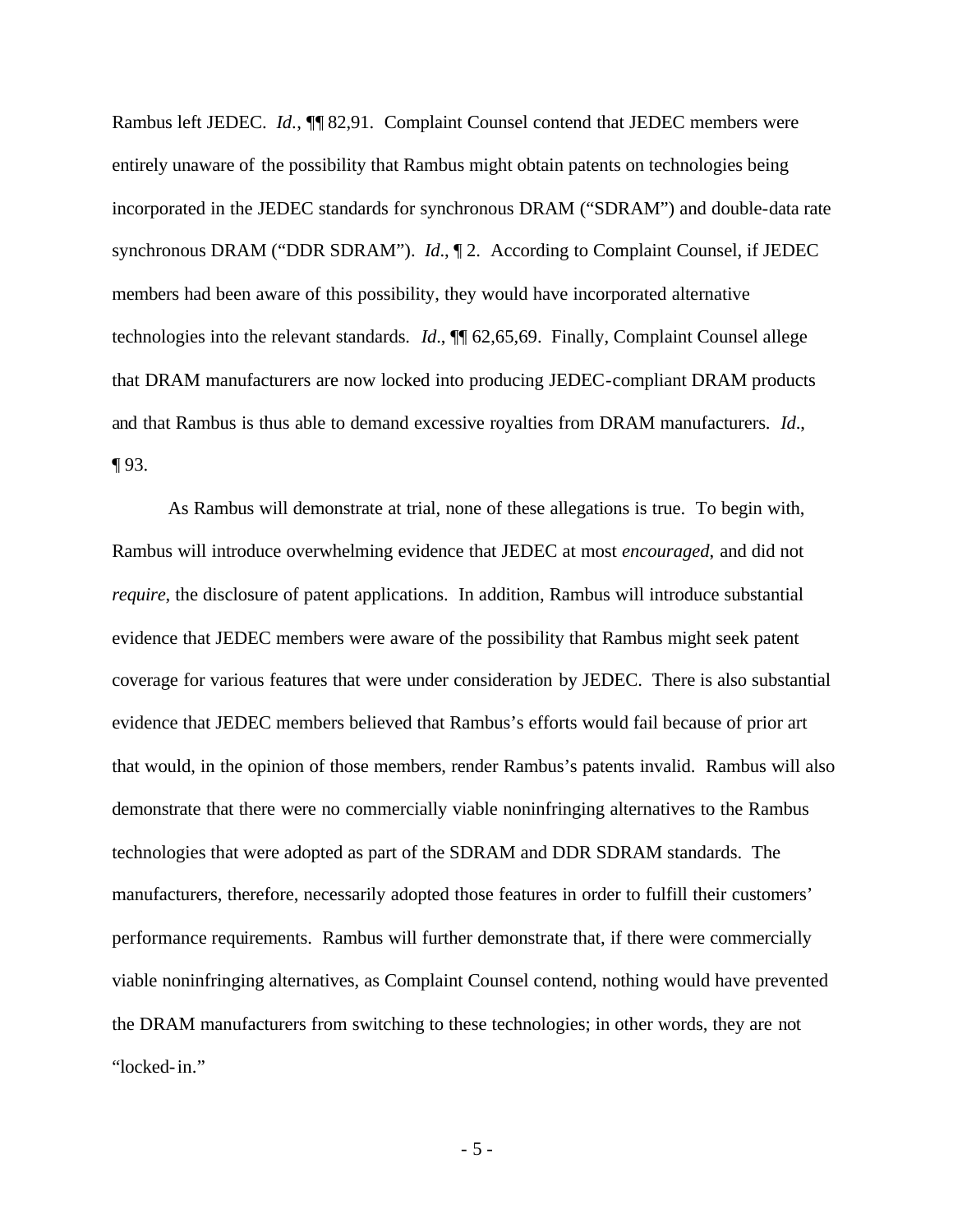In addition, Rambus intends to present substantial evidence that DRAM manufacturers have colluded on the price of SDRAM and DDR SDRAM and have engaged in a concerted boycott of Rambus's competing DRAM solution, RDRAM. What that evidence shows is that some or all of the DRAM manufacturers, in the face of the threat to their joint control of DRAM technology that was posed by RDRAM (especially after Intel selected Rambus in 1996 as its choice for "next generation memory technology"), joined together in a concerted effort to "convince" Intel and other purchasers of memory devices that: (1) Rambus DRAMs would be too difficult to build and therefore too expensive to buy; and (2) there were alternatives available that were cheaper and offered equal performance. In order to demonstrate their first point, the DRAM manufacturers deliberately *and in concert* kept their production of RDRAM low and the price, therefore, high. In order to demonstrate their second point, the DRAM manufacturers borrowed features from Rambus devices in an effort to boost the performance of their own DRAMs (SDRAM and DDR SDRAM). Then, after their efforts succeeded and RDRAMs no longer posed a substantial competitive threat, the DRAM manufacturers acted in concert to raise the price of their DRAMs. This evidence of collusion is directly relevant to fundamental issues in this case.

The possibility of collusion is not, moreover, merely some wishful figment of Rambus's imagination. The United States Department of Justice ("DoJ") is conducting a grand jury investigation into possible collusion among DRAM manufacturers on the price of DRAM. Because it believed that certain of Rambus's discovery requests in this matter might interfere with that important investigation, the DoJ sought to intervene in this action to limit discovery relating to the DRAM grand jury investigation. Specifically, the DoJ sought to limit Rambus's discovery requests to prevent:

- 6 -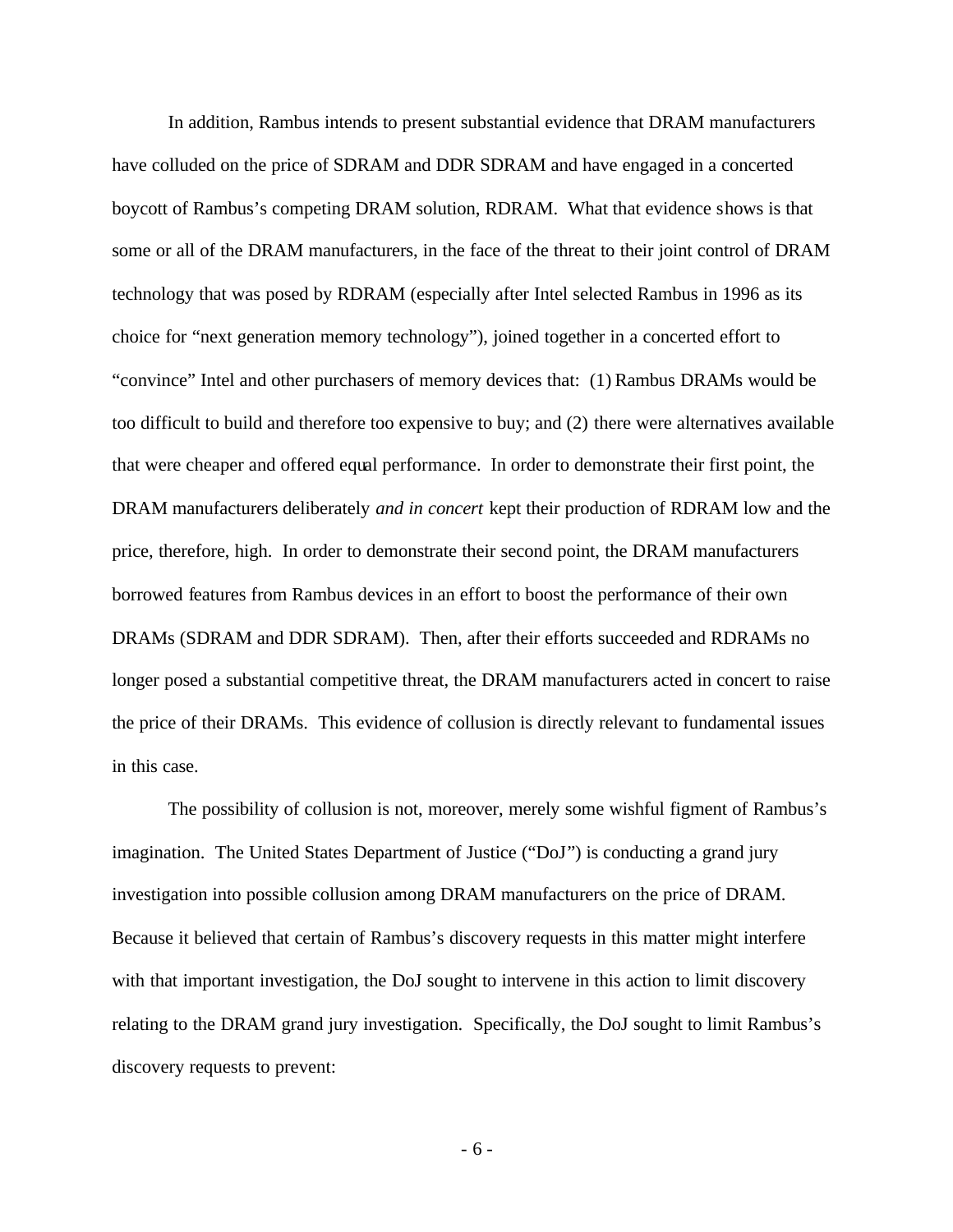(1) any discovery relating to any communications with the DoJ concerning the ongoing DRAM grand jury investigation; (2) discovery requests of materials produced to the grand jury; and (3) any witness depositions on communications between DRAM manufacturers regarding pricing to DRAM customers prior to the conclusion of all grand jury proceedings.

United States Department of Justice's Motion to Limit Discovery Relating to the DRAM Grand Jury, filed Dec. 29, 2002, at p.1. According to the DoJ, the need for secrecy in the grand jury proceedings outweighed Rambus's need for discovery into these matters. *Id.* at 7-14. In light of these concerns, Rambus agreed not to ask any deponent about communications with the DoJ or the grand jury, and not to seek discovery of any correspondence between the DRAM manufacturers and the DoJ. Rambus contended, however, that the DoJ had not demonstrated that the balancing test weighed in its favor with regard to further restrictions. Memorandum by Rambus Inc. in Response to Motion by Department of Justice to Limit Discovery Relating to the DRAM Grand Jury, filed Jan. 3, 2003, at p. 3. In particular, Rambus argued that the DRAM price-fixing conspiracy was intertwined with the DRAM manufacturers' concerted boycott of RDRAM. *Id.*, pp. 10-18.

Applying a balancing test, Judge Timony found that the "DOJ has demonstrated that discovery should be limited to protect the interests of the grand jury proceeding." Opinion Supporting Order Granting Motion of the United States Department of Justice to Limit Discovery Relating to the DRAM Grand Jury, filed Jan. 25, 2003 ("Limiting Order"), p. 7. He then found that Rambus had not shown a need for the discovery that "offset the burden on the targets of that discovery, who may have already been, or may yet be, subjected to the grand jury investigation, or to overcome the DOJ's reasons for seeking protection." *Id.* In the course of applying this balancing test, Judge Timony commented that, based on the evidence and arguments before him, it appeared that evidence of a group boycott or price fixing by DRAM

- 7 -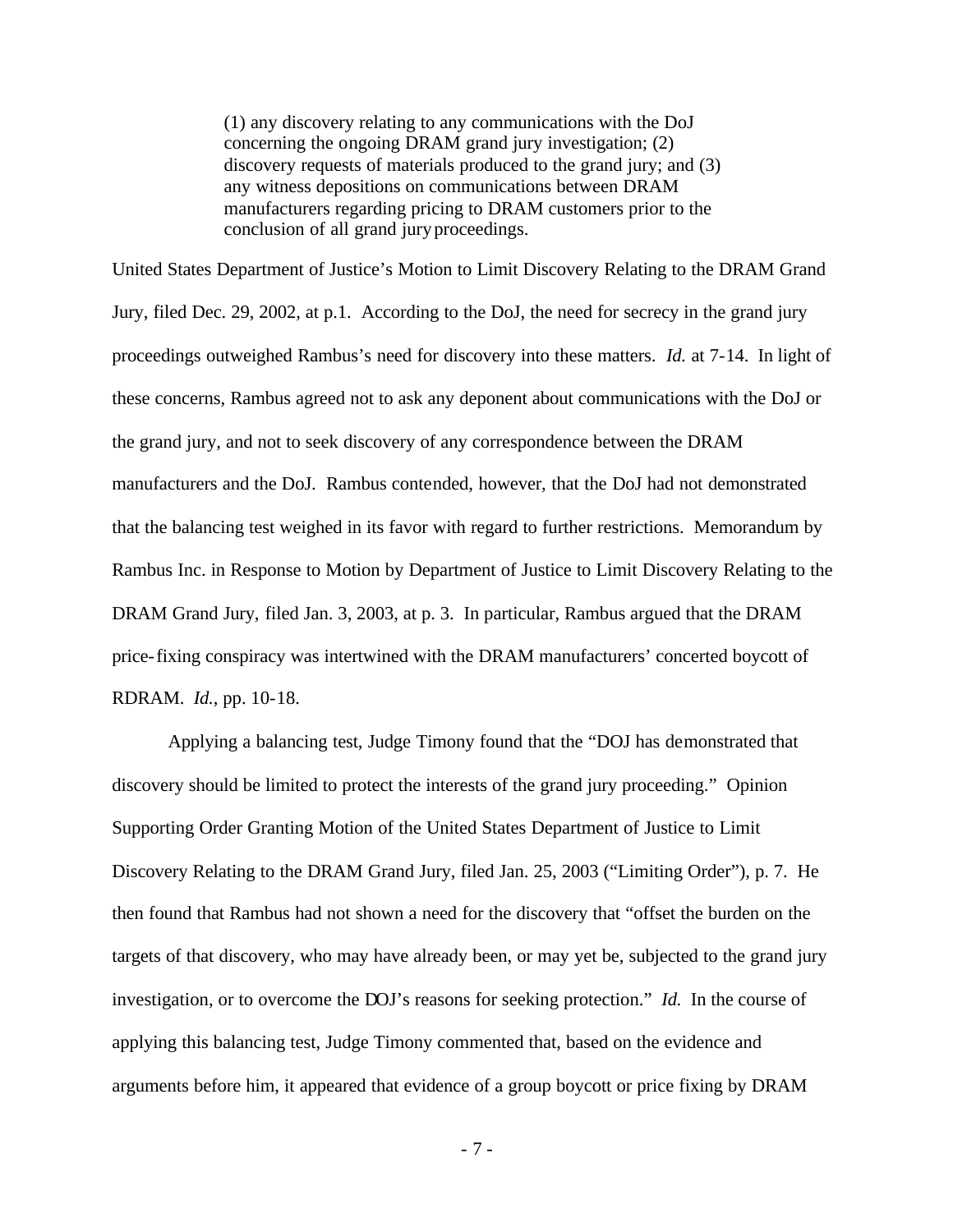manufacturers was immaterial to the issues in this case. *Id.* Complaint Counsel rely upon this comment by Judge Timony as the principal authority in support of their motion.

After this order, Complaint Counsel's economic expert witness (Prof. Preston McAfee) submitted a rebuttal expert report, and Complaint Counsel submitted an opposition to Rambus's motion for summary decision. In these subsequent submissions, Complaint Counsel and their expert set forth arguments and positions that make it indisputable that evidence of collusion among DRAM manufacturers is directly relevant to central issues in the case.

### **III. ARGUMENT**

"Motions in limine which exclude broad categories of evidence should rarely be employed. A better practice is to deal with the questions of admissibility of evidence as they arise." *In re Home Shopping Network*, Dkt. No. 9272, 1996 FTC LEXIS 110 at \*1 (April 19, 1996) (citing *Sperberg v. Goodyear Tire & Rubber Co.*, 519 F.2d 708, 712 (6th Cir. 1975)). Contrary to this principle, Complaint Counsel seek through their motion *in limine* to exclude a broad range of evidence and argument regarding possible collusion among the DRAM manufacturers. There is no justification for such a sweeping order.

#### **A. Judge Timony's Discovery Order Is Not Dispositive**

Judge Timony's discovery order is not dispositive on the issue whether Rambus should be permitted to submit evidence and make arguments concerning collusion among DRAM manufacturers for three reasons: (1) that order was based on a standard different from that applicable here; (2) that order addressed only a limitation on discovery of certain evidence regarding price-fixing; it did not rule on the *admissibility* of any evidence, and it did not rule even on the discoverability of *all* evidence of collusion among DRAM manufacturers – any statements regarding this broader set of evidence were necessarily *dicta*; and (3) subsequent to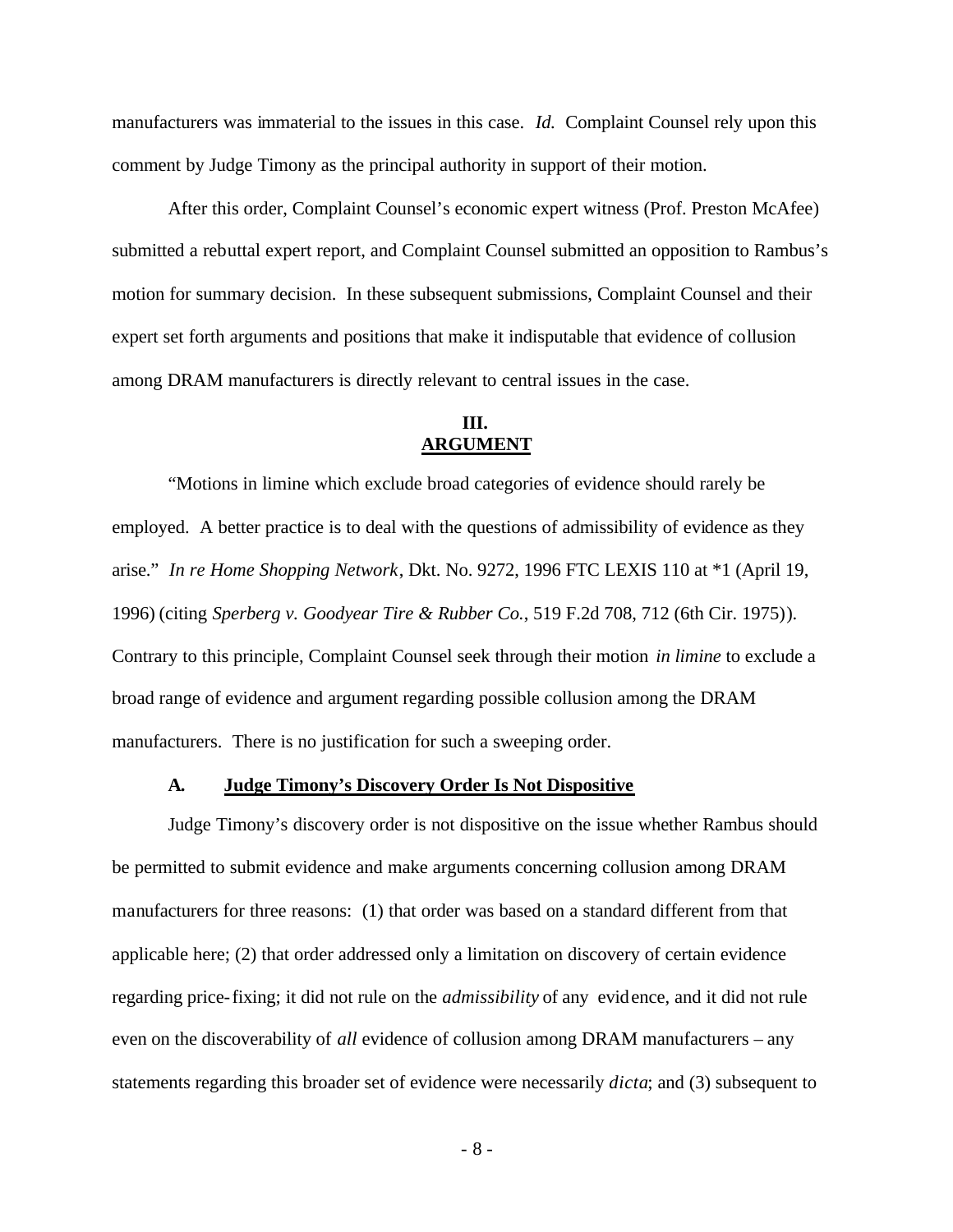that order, Complaint Counsel and their expert have made submissions that demonstrate, beyond dispute, the relevance of such evidence.

Relying on Judge Timony's order, Complaint Counsel contend that all evidence of collusion is irrelevant. But Judge Timony's order applied a standard more exacting than mere relevance. The Commission's Rules of Practice succinctly state, "Relevant, material, and reliable evidence shall be admitted." 16 C.F.R. § 3.43(b). Relevant evidence is any evidence "having any tendency to make the existence of any fact that is of consequence to the determination of the action more probable or less probable than it would be without the evidence." Fed. R. Evid. 401. The requirement that evidence be relevant "does not raise a high standard." *Hurley v. Atlantic City Policy Dept.*, 174 F.3d 95, 109-10 (3d Cir. 1999). In contrast, Judge Timony's order was based on a balancing test, under which discovery of even *relevant* evidence may be limited to protect a grand jury proceeding. Limiting Order, p. 6 (citing *Founding Church of Scientology of Washington, D. C., Inc. v. Kelley*, 77 F.R.D. 378 (D.D.C. 1977), which held that certain interrogatories sought relevant evidence but nonetheless prohibited dis covery because of impact on the grand jury proceeding, *id.* at 380-81). Judge Timony's order therefore cannot be considered dispositive with regard to the issue of relevance for admissibility purposes.

Moreover, Judge Timony's order dealt only with certain discovery regarding possible price-fixing among the DRAM manufacturers, and any statements about the relevance of other collusion evidence was necessarily *dicta*. The DoJ sought to limit discovery of "information regarding communications with the DOJ concerning the ongoing DRAM grand jury investigation or materials produced to the grand jury" and "any witness depositions concerning communications among DRAM manufacturers regarding pricing to DRAM customers."

- 9 -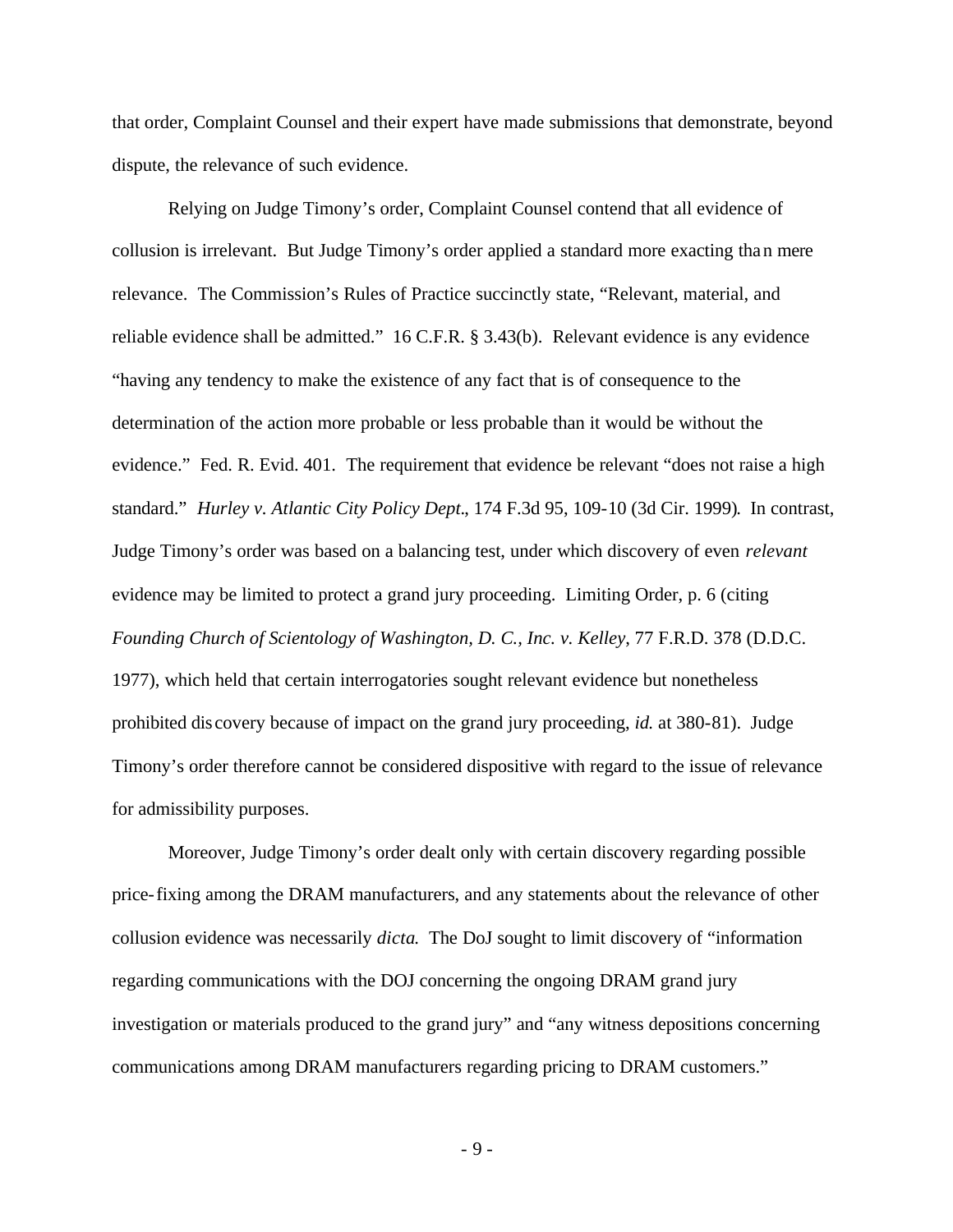Limiting Order, p. 1. Yet Complaint Counsel seek to use this order to exclude *all* evidence of collusion. Indeed, Complaint Counsel argue that Rambus "has been heard, and lost, on *this* issue already," Motion at 3 (emphasis added). The argument is strikingly disingenuous. In urging Judge Timony to grant the DoJ's motion, Complaint Counsel themselves emphasized that the DoJ's requested limitation *would not* affect Rambus's ability to obtain discovery regarding collusion among DRAM manufacturers. Complaint Counsel's Statement in Support of Department of Justice's Motion to Limit Discovery Relating to DRAM Grand Jury, filed Jan. 3, 2003, p. 9. The limitation, argued Complaint Counsel, would prevent Rambus only "from gaining insight as to what DOJ thought was relevant to its investigation." *Id.* Further, Complaint Counsel argued that "it would not prejudice Rambus if Your Honor were to order limitations on discovery relating not to the existence of an alleged group boycott to resist adoption of RDRAM, but to a different alleged conspiracy to inflate downstream DRAM prices. Accordingly, this portion of Rambus's argument [the portion discussing the boycott evidence] can be *ignored* for purposes of ruling on the DOJ's Motion." Complaint Counsel's Response to Memorandum by Rambus Inc. In Response to Motion by Department of Justice to Limit Discovery Relating to the DRAM Grand Jury, filed Jan. 6, 2003, p. 12 (emphasis added). Having argued to Judge Timony that the issue before him was limited to preventing Rambus "from gaining insight as to what DOJ thought was relevant to its investigation," and that he could "ignore" the group boycott issue because it was outside the scope of the DoJ's motion, it is duplicitous for Complaint Counsel now to argue that Judge Timony's order has a preclusive effect with regard to all evidence of collusion.

### **B. It Is Now Indisputable That Evidence of Collusion Is Relevant**

Submissions by Complaint Counsel and their expert subsequent to Judge Timony's discovery order demonstrate beyond question that evidence of collusion is relevant. Moreover,

- 10 -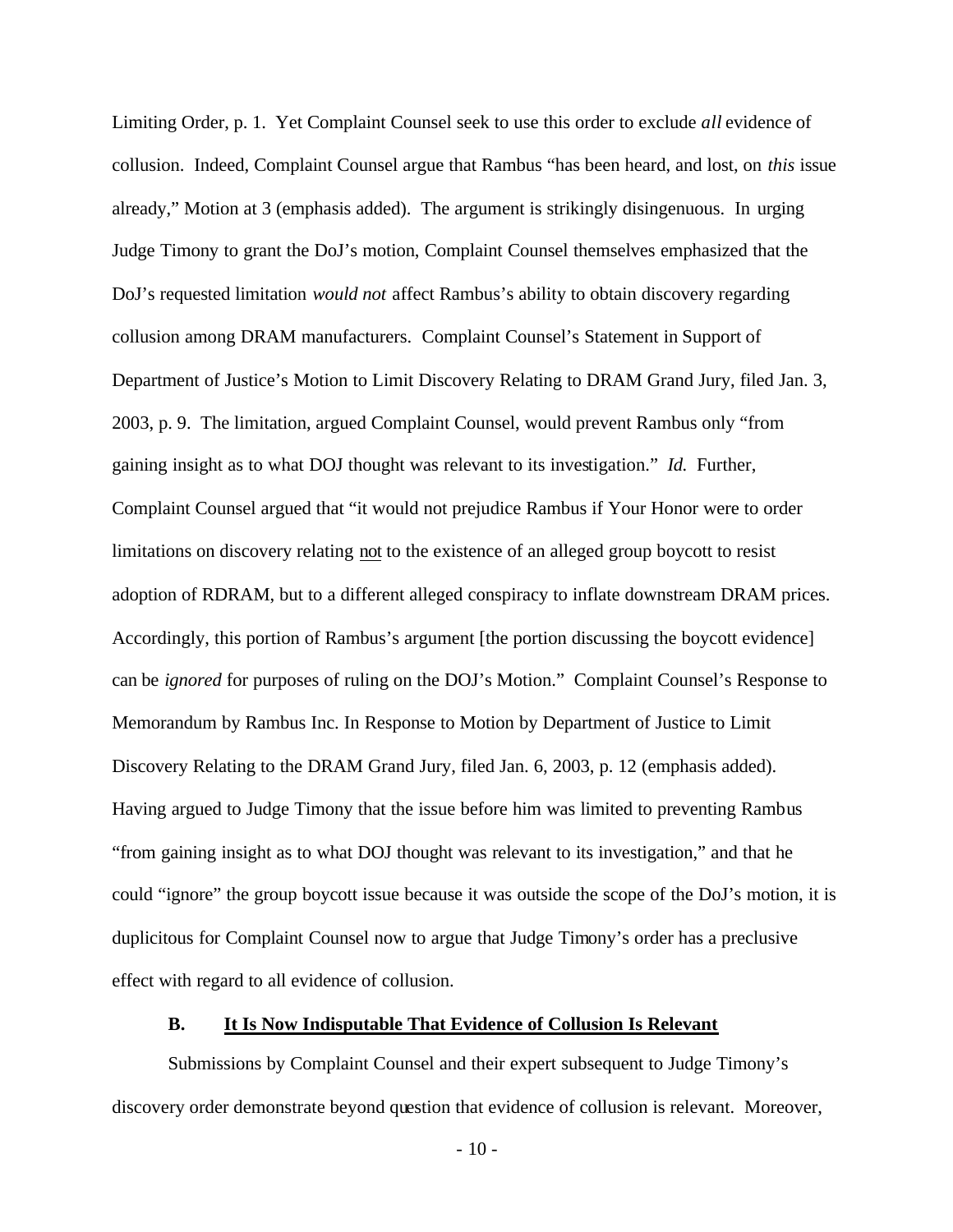these submissions show that the relevance of this evidence has nothing to do with an "unclean hands" defense. The evidence is not being offered to "legalize" otherwise anticompetitive conduct, *see Kiefer-Stewart Co. v. Joseph E. Seagram & Sons, Inc.*, 340 U.S. 211, 214 (1951); rather, the evidence is directly relevant to issues that are central to Complaint Counsel's affirmative case, including whether Rambus's allegedly illegal conduct caused any competitive harm.

## **1. Evidence of Collusion Is Relevant To Complaint Counsel's Expert's Conclusions**

Complaint Counsel's expert, Prof. McAfee, has implicitly admitted that evidence of collusion among DRAM manufacturers would be relevant to his opinions and to Complaint Counsel's case. In his Rebuttal Report, apparently feeling unencumbered by the possibility that evidence of a conspiracy among DRAM manufacturers would come into evidence at trial once Judge Timony issued his discovery order, and apparently prepared to predict the outcome of the DoJ's grand jury investigation, Prof. McAfee asserts sweepingly that "markets for DRAM technologies are driven by market forces," not collusion. McAfee Rebuttal Report ¶ 67. Thus, Prof. McAfee explains at length why, in his opinion, collusion is virtually impossible in the DRAM industry. McAfee Rebuttal Report  $\P\P$  64-67. In the process, he states, "I have seen no indication that DRAM manufacturers have colluded." McAfee Rebuttal Report ¶ 64.

One might ask *why* Prof. McAfee would bother to address this question of collusion at such length, if the presence or absence of collusion were, as Complaint Counsel assert, irrelevant to his opinions and to the case. The answer, of course, is simple: the absence of collusion among DRAM manufacturers is in fact an essential premise for several of Prof. McAfee's central conclusions. Evidence of collusion among DRAM manufacturers would undermine the basis for those conclusions and for Complaint Counsel's case.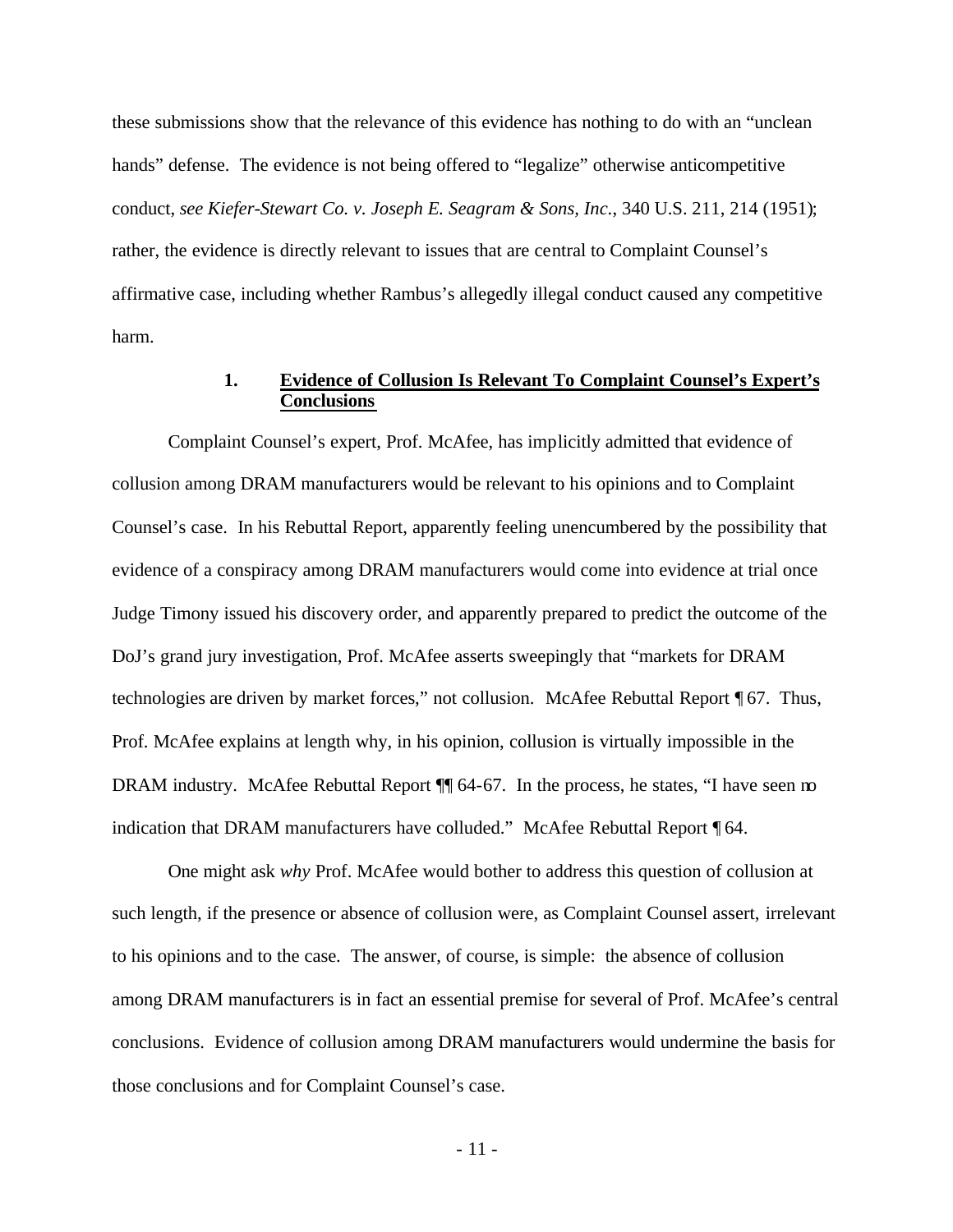## **a. Evidence of Collusion Is Directly Relevant to The Questions Whether Commercially Viable Alternatives to Rambus's Technology Existed and Whether Rambus Gained Market Powe r Through Its Allegedly Illegal Conduct**

Central to Complaint Counsel's case is the contention that Rambus's allegedly illegal conduct caused Rambus to have more market power that it would otherwise have had. *See* McAfee Original Report ¶ 27 (key issue is "extent to which [Rambus] obtain[ed] such power through the conduct challenged by this lawsuit, as opposed to other means [such as superior technology]"); *id.* ¶ 126 ("Rambus's conduct would not give rise to an antitrust problem unless the conduct increased the likelihood that Rambus could obtain market or monopoly power."). While Complaint Counsel contend that evidence of collusion is irrelevant to this determination, the methodology used by Complaint Counsel's expert to examine this question demonstrates that evidence of collusion is in fact central to the market power issue.

In order to prove that Rambus's allegedly illegal conduct enhanced its market power, Complaint Counsel must prove, among other things, that there existed commercially viable alternatives to Rambus's technologies that could have been adopted by JEDEC to avoid Rambus's patents. As Judge Timony summarized Complaint Counsel's key allegation: "[H]ad Rambus made the allegedly necessary disclosures, JEDEC could have adopted alternative technologies and avoided Rambus's patented technologies. Complaint at ¶¶ 62, 65, 69." Opinion Supporting Order Denying Motion of Mitsubishi Electric & Electronics USA, Inc. to Quash or Narrow Subpoena, filed November 18, 2002, p. 4. If there were no such commercially viable alternatives, JEDEC would have had no choice but to adopt Rambus's technology, and Rambus's allegedly illegal conduct would not be the source of any market power Rambus may have. Concurring in this assessment, Prof. McAfee recognizes that the question whether there existed commercially viable noninfringing alternatives to Rambus's patented technologies is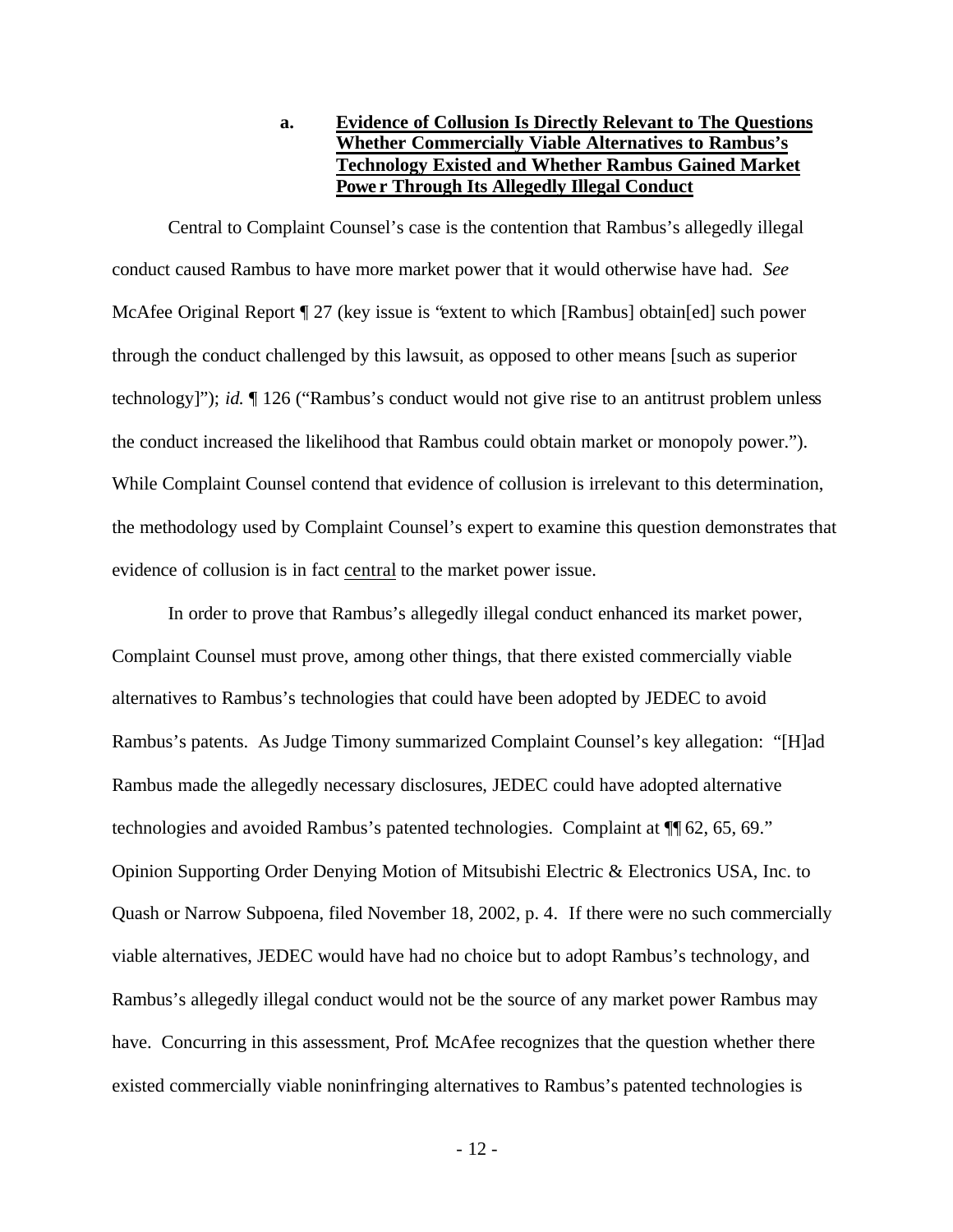critical to the assessment whether Rambus's allegedly illegal conduct increased its market power. Thus, he opines that, *because* there were such alternatives, Rambus's allegedly illegal conduct conferred market power upon it. *See* McAfee Original Report ¶¶ 227-234 (expressing opinion that commercially viable noninfringing alternatives existed and that Rambus therefore gained market power through its allegedly illegal conduct); McAfee Rebuttal Report ¶ 3 (expressing opinion that existence of alternatives *ex ante* demonstrates that alleged conduct increased market power).

In his recent Rebuttal Report, Prof. McAfee makes clear that his conclusion that commercially viable alternatives to Rambus's technology existed depends upon the prices that were charged for SDRAM and DDR SDRAM by DRAM manufacturers. Thus, he states: "To demonstrate that there were, *ex ante*, a number of non-infringing, commercially viable alternatives in each of the four relevant antitrust technology markets, I compare (1) the present value of the costs of the alternative, technically feasible technologies as estimated by [Rambus's expert] . . . to (2) the Rambus royalty rate multiplied by the average selling price ('ASP') for different types of SDRAM." McAfee Rebuttal Report ¶ 16 (emphasis added). If the costs of the alternative are less than the Rambus royalty rate multiplied by the ASP, Dr. McAfee concludes that the alternative was commercially viable. *See* McAfee Rebuttal Report ¶ 30

Thus, Prof. McAfee's — and Complaint Counsel's — entire theory of competitive harm depends critically on the price of SDRAM and DDR. Prof. McAfee's conclusion that Rambus's allegedly illegal conduct enabled it to exercise market power is based directly on the very prices that were the subject of the DRAM manufacturers' alleged conspiracy – the selling prices of SDRAM and DDR SDRAM. If these prices were fixed artificially high as the result of collusion, the basis for Prof. McAfee's conclusion that the cost of alternative technologies would have been

- 13 -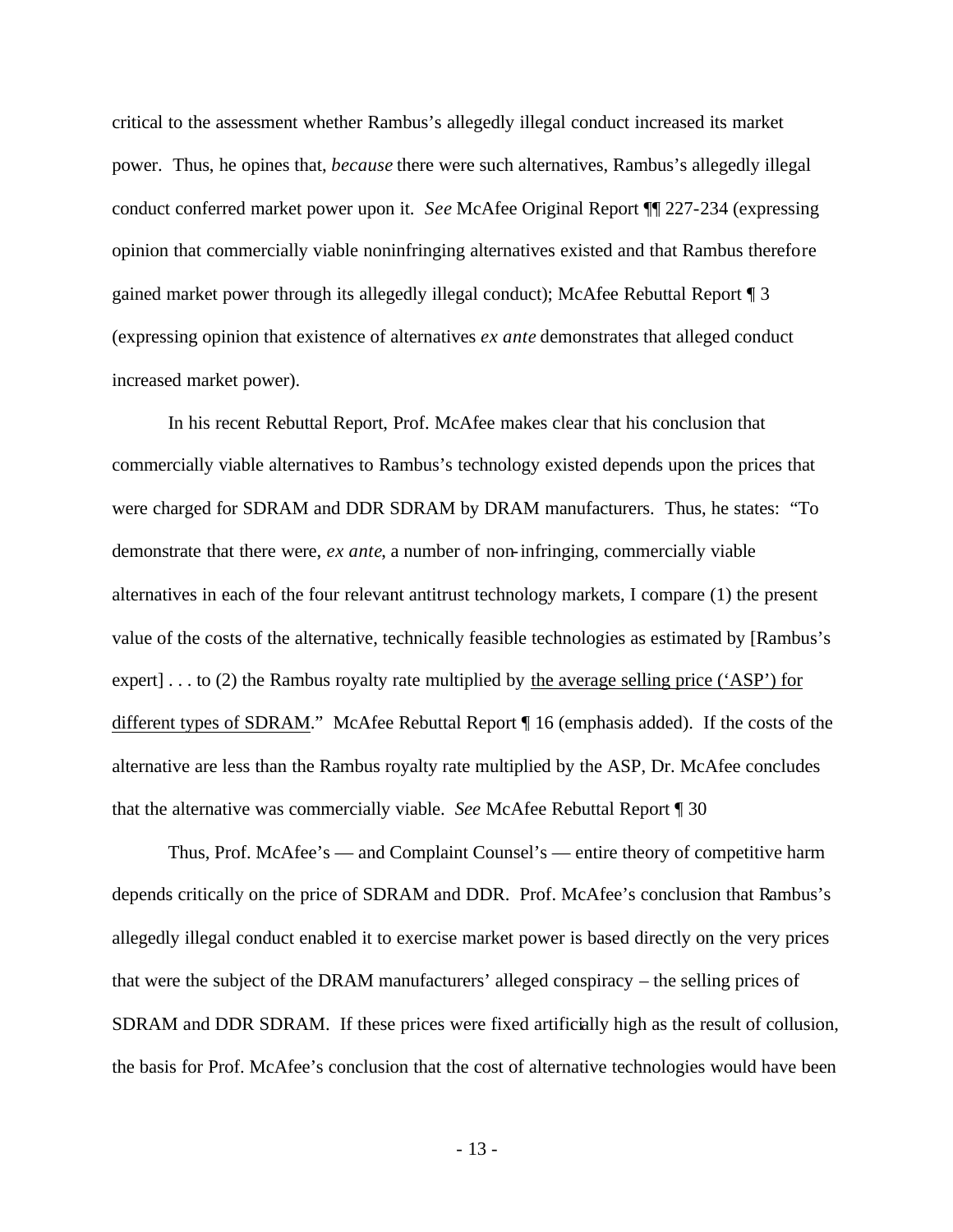less than the cost of paying royalties to Rambus would disappear, and into the dustbin with that conclusion would go his opinion (fundamental to Complaint Counsel's entire case) that Rambus's allegedly illegal conduct caused it to have market power and allowed Rambus to raise its royalty rates above the competitive level.

To illustrate, assume that alternative technologies to the Rambus technologies embedded in SDRAM cost an additional  $4\ell$ . Assume further that the average selling price of SDRAM was \$5.60. Under Prof. McAfee's analysis, alternative technologies would have been commercially viable because their additional cost  $(4¢)$  would have been less than the cost of Rambus's 0.75 royalty (\$5.60\*0.0075 = 4.2 $\varphi$ ). If, however, the average selling price of SDRAM was inflated as the result of collusion among DRAM manufacturers, the alternative technologies would not have been commercially viable after all (at least not in a market free of collusion). For example, if, absent collusion, the average selling price would have been \$5.20, the cost of Rambus's royalty rates  $(\$5.20*0.0075 = 3.9¢)$  would have been less than the cost of the alternative technology. In that event, as Prof. McAfee recognizes, JEDEC and the DRAM manufacturers would have adopted Rambus's technology notwithstanding any potential patent claims, and Rambus's allegedly illegal conduct would not have given it market power or caused any competitive harm. Indeed, the apparently higher cost of Rambus's royalties in the first example would be revealed to be the result of collusion by the manufacturers, not the commercial viability of the alternative technologies in a competitive market. Accordingly, in order to determine whether Complaint Counsel have met the burden of proving that there were commercially viable alternatives when the SDRAM and DDR SDRAM standards were adopted, and therefore whether Rambus's allegedly illegal conduct caused any competitive harm, Your Honor and the Commission need to know whether DRAM prices have been inflated as the result of collusion among the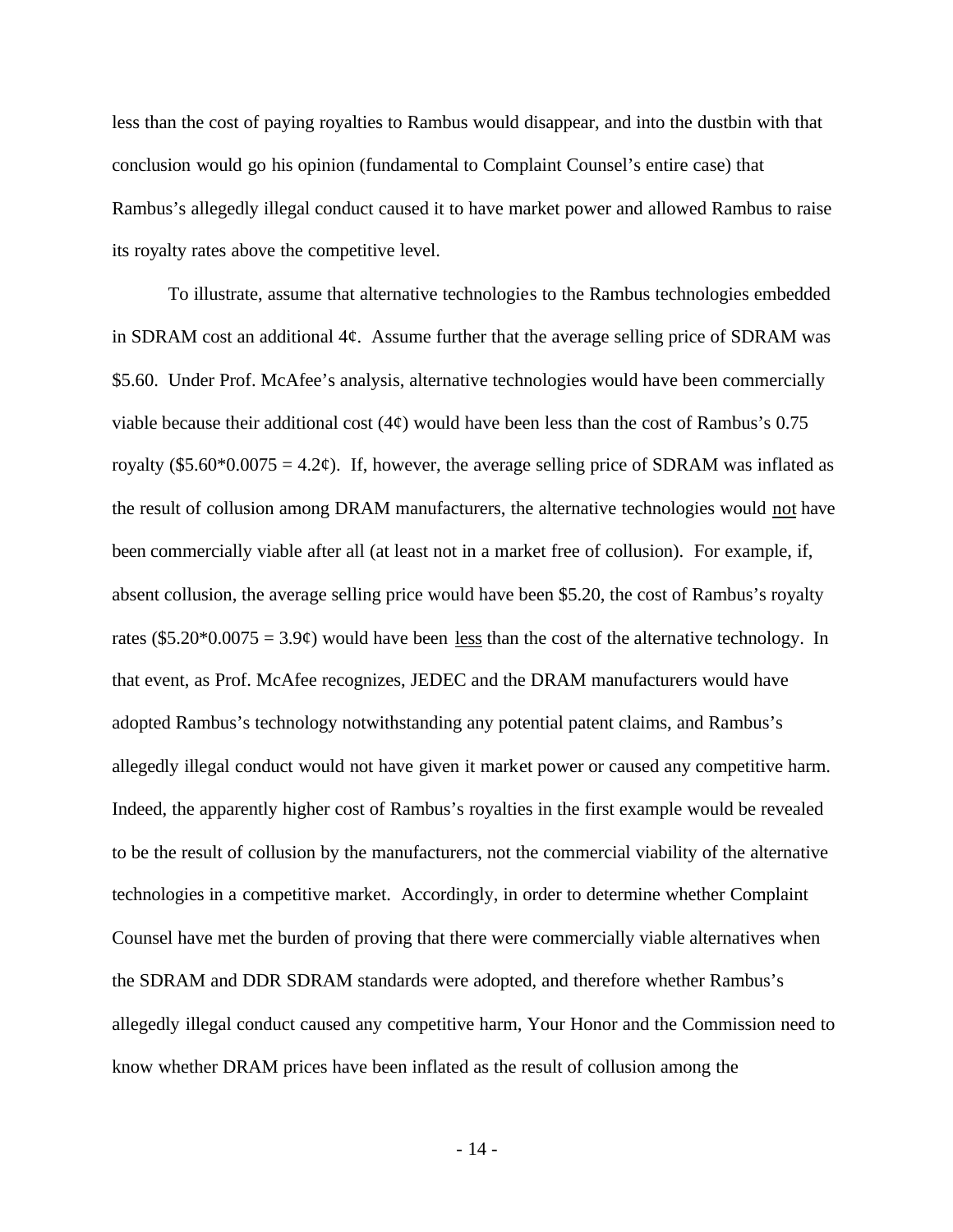manufacturers.

### **b. Evidence of Collusion Is Directly Relevant to Prof. McAfee's Explanations of JEDEC Behavior**

Evidence of collusion by the DRAM manufacturers is also directly relevant to Prof. McAfee's analysis of what level of performance would have been acceptable to JEDEC members. In his initial expert report, Prof. McAfee produced a "case study" in which he examined the industry's failure to adopt Rambus's complete DRAM solution, RDRAM. In that case study, Prof. McAfee concluded that the "threat of royalties" led DRAM manufacturers to seek alternatives to RDRAM. McAfee Original Report, Appx. III ¶ 53. He also concluded "that manufacturers of DRAM had large and increasing resistance to the payment of intellectual property royalties." McAfee Original Report, Appx. III ¶ 192. In his rebuttal report, Prof. McAfee relied on this case study to conclude that *customers* of DRAM would prefer lesser performance over paying royalties for higher performing technologies. McAfee Rebuttal Report ¶ 66. As he explained in his rebuttal report, "The best evidence of the willingness of DRAM manufacturers to pay royalties to Rambus comes from my detailed analysis of the evolution of the industry." McAfee Rebuttal Report ¶ 73. Based on that case study, he concludes that DRAM manufacturers had distaste for paying royalties. *See* McAfee Original Report, Appx. III ¶ 192. In his rebuttal report, Prof. McAfee infers that this "distaste" for paying royalties may be attributed to all JEDEC participants, and he claims that JEDEC participants generally (not just the DRAM manufacturers) would have been willing to accept lesser performing alternatives to Rambus's patented technologies rather than pay Rambus royalties. *See* McAfee Rebuttal Report ¶ 74. From this, Prof. McAfee concludes that, had JEDEC members known of the potential that Rambus might gain patent rights over the technologies in SDRAM and DDR SDRAM, JEDEC would necessarily have avoided those technologies (even though JEDEC consistently adopted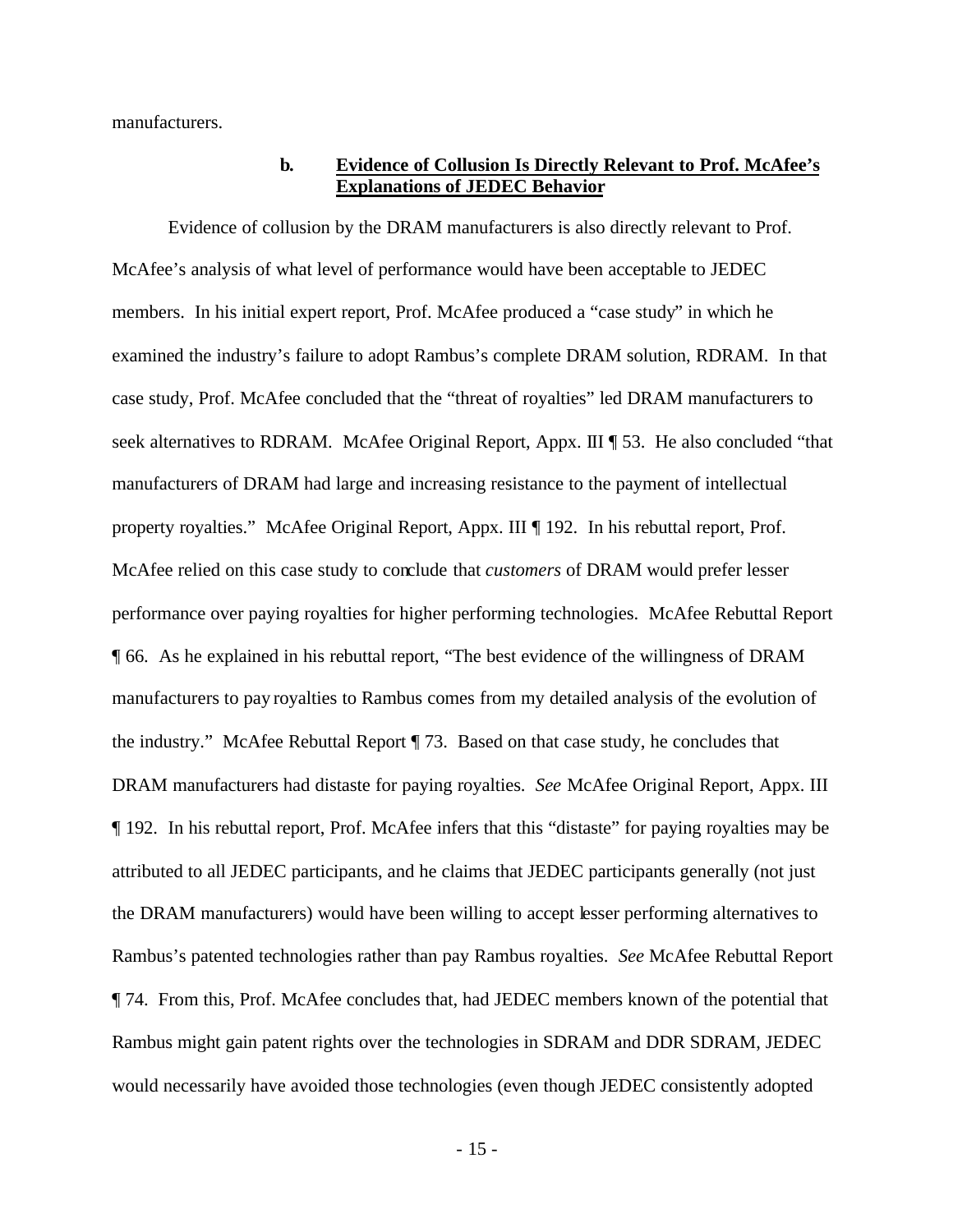other patented technologies into its standards). *See* McAfee Rebuttal Report ¶ 86 (stating that the industry would have treated Rambus's intellectual property rights differently from patent rights held by other companies; "JEDEC members would have viewed Rambus IP differently").

Evidence of possible collusion among the DRAM manufacturers to boycott RDRAM is directly relevant to Prof. McAfee's opinion. According to him, one may infer from the failure of the industry to adopt RDRAM that industry participants *in general* prefer to avoid proprietary technologies. This might be true *if* one assumes that the industry failed to adopt RDRAM in a purely competitive market, based entirely on performance and competitive cost considerations. If, however, the failure of the industry to adopt RDRAM was instead the result of collusion among the DRAM manufacturers to invent or exaggerate performance difficulties with RDRAM and to inflate the price of RDRAM, no such inference would be proper, and Prof. McAfee's opinion would be without foundation.

## **2. Evidence of Collusion Is Directly Relevant to Complaint Counsel's New Theory of A Duty of "Good Faith"**

Complaint Counsel have recently purported to introduce into the case a new theory that further demonstrates the relevance of collusion evidence. Judge Timony previously described Complaint Counsel's core theory in this case as being whether Rambus had violated JEDEC's purported patent disclosure policy:

> The Complaint's core allegation is that, through omissions, Rambus intentionally misled the members of JEDEC with regard to the possible scope of Rambus's pending or future patent applications, *in violation of the purported JEDEC patent disclosure policy*. Complaint at ¶¶ 2, 47-55, 70-80.

Opinion Supporting Order Denying Motion of Mitsubishi Electric & Electronics USA, Inc. to Quash or Narrow Subpoena, filed November 18, 2002, p. 4 (emphasis added). It was with this understanding of the case that Judge Timony made his statement that evidence of collusion was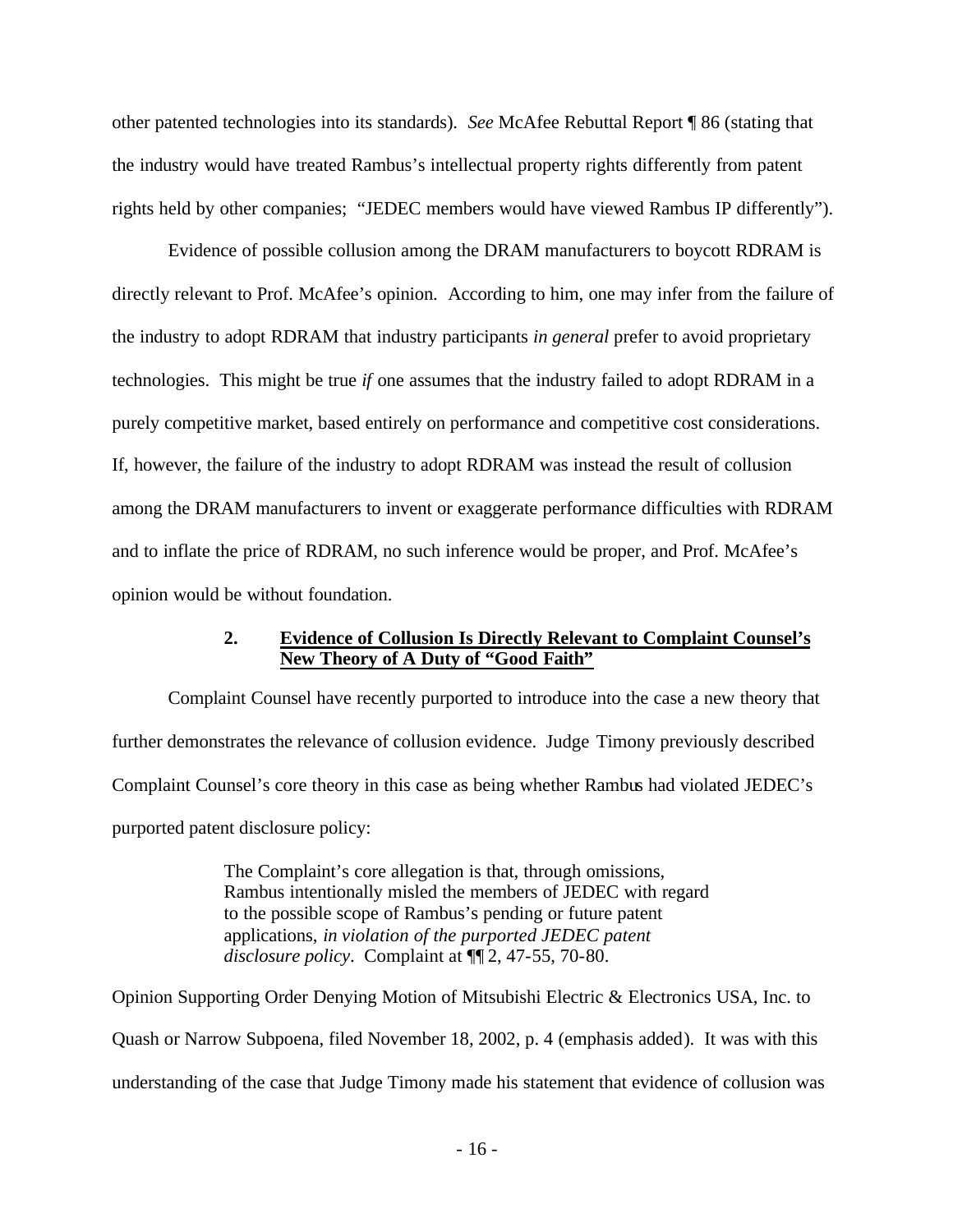not relevant.

In response to the Federal Circuit holding that Rambus did not violate any JEDEC patent disclosure duty, *Rambus Inc. v. Infineon Technologies AG*, 318 F.3d 1081, 1105 (Fed. Cir. 2003), Complaint Counsel have turned to a new theory. Complaint Counsel now contend that Rambus violated a duty of "good faith," which apparently requires JEDEC members to "deal fairly" with other members and to act "ethically." *See* Complaint Counsel's Memorandum in Opposition to Respondent Rambus Inc.'s Motion for Summary Decision ("Summary Decision Opp."), filed Mar. 25, 2003, pp. 22-24. There are substantial legal problems with Complaint Counsel's effort to introduce this new theory into the case.<sup>3</sup> More important for present purposes, however, is the fact that this new theory provides an additional reason why evidence of collusion among DRAM manufacturers is relevant.

There is no evidence of the new "good faith" duty in any JEDEC materials. Complaint Counsel thus necessarily rely on the testimony of select JEDEC members that they expected others to act in good faith. Summary Decision Opp., pp. 22-24. Evidence of collusion among DRAM manufacturers would obviously contradict an inference that good faith was expected among JEDEC members. A conspiracy among the DRAM manufacturers would harm other members of JEDEC, such as OEM's that would have preferred RDRAM. If the DRAM manufacturers entered into such a conspiracy, it is hard to understand how they could have expected other JEDEC members to act in "good faith" and "ethically." And, if the DRAM manufacturers engaged in illegal collusion intended to harm (or disadvantage) Rambus, their

 $\overline{3}$ Among other things, it is not clear that Complaint Counsel may properly change the theory of the case at this late date, and there is in any event considerable doubt that an antitrust claim may be based on vague notions of "good faith" and "fairness": "As a goal of antitrust policy, 'fairness' is a vagrant claim applied to any value that one happens to favor." I AREEDA & HOVENKAMP, ANTITRUST LAW ¶111d (2d ed. 2000).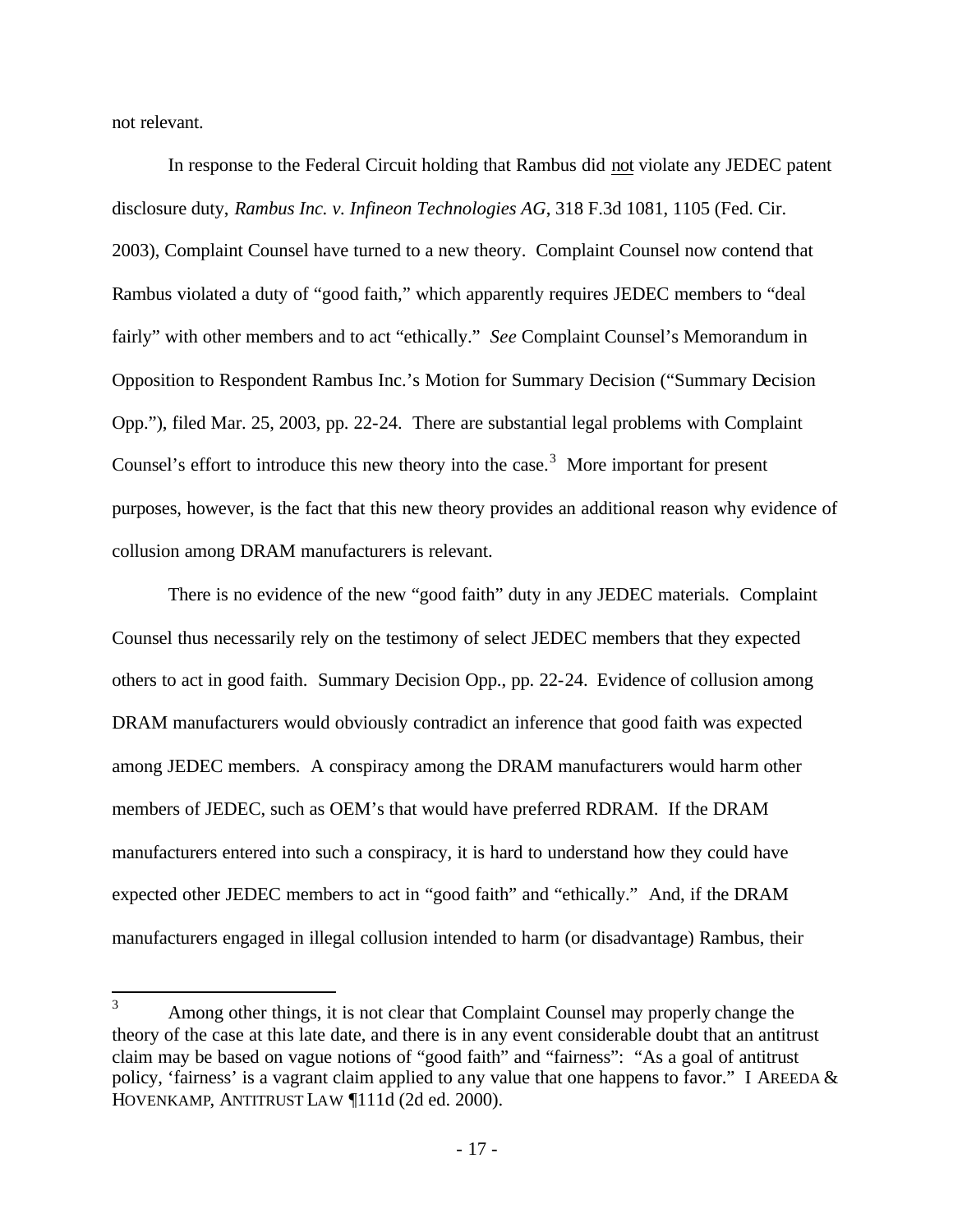witnesses' credibility, to the extent they testify adverse to positions advanced by Rambus, would be called into question.

For example, one component of the DRAM manufacturers' boycott efforts was the "SyncLink Consortium," which was a membership-restricted manufacturer consortium formed to develop an alternative to RDRAM. The minutes of meetings of this consortium show that the DRAM manufacturers were "paranoid over the prospect of a single customer, e.g., Intel, having control of market." Gates Decl. Ex. C. Intel, a JEDEC member, was backing RDRAM. Recognizing the impact of Intel-backed RDRAM on their interests, the DRAM manufacturers noted, "We can't resist such a possibility individually. We need some united strategy." *Id.* Subsequently, the SyncLink members tried to foist their technology on the industry through JEDEC. It is difficult to see how a group boycott that was contrary to Intel's interests and that used JEDEC as a vehicle of that boycott could be consistent with testimony that JEDEC members understood that they had a legal obligation to act in "good faith" toward each other.

\* \* \* \* \*

In sum, evidence of possible collusion among DRAM manufacturers is directly relevant to at least three crucial issues in this case: (1) whether there were commercially viable alternatives to Rambus's technology, and therefore whether Rambus's allegedly illegal conduct resulted in any competitive harm; (2) whether JEDEC members would necessarily have chosen alternative technologies simply because Rambus might gain patent rights over the adopted technologies; and (3) whether JEDEC members had a legal obligation to act in "good faith" toward each other.

### **C. Allowing Rambus to Present Evidence of Collusion Would Not Confuse the Issues or Create an Undue Delay**

In a footnote, Complaint Counsel argue that Rambus should not be allowed to present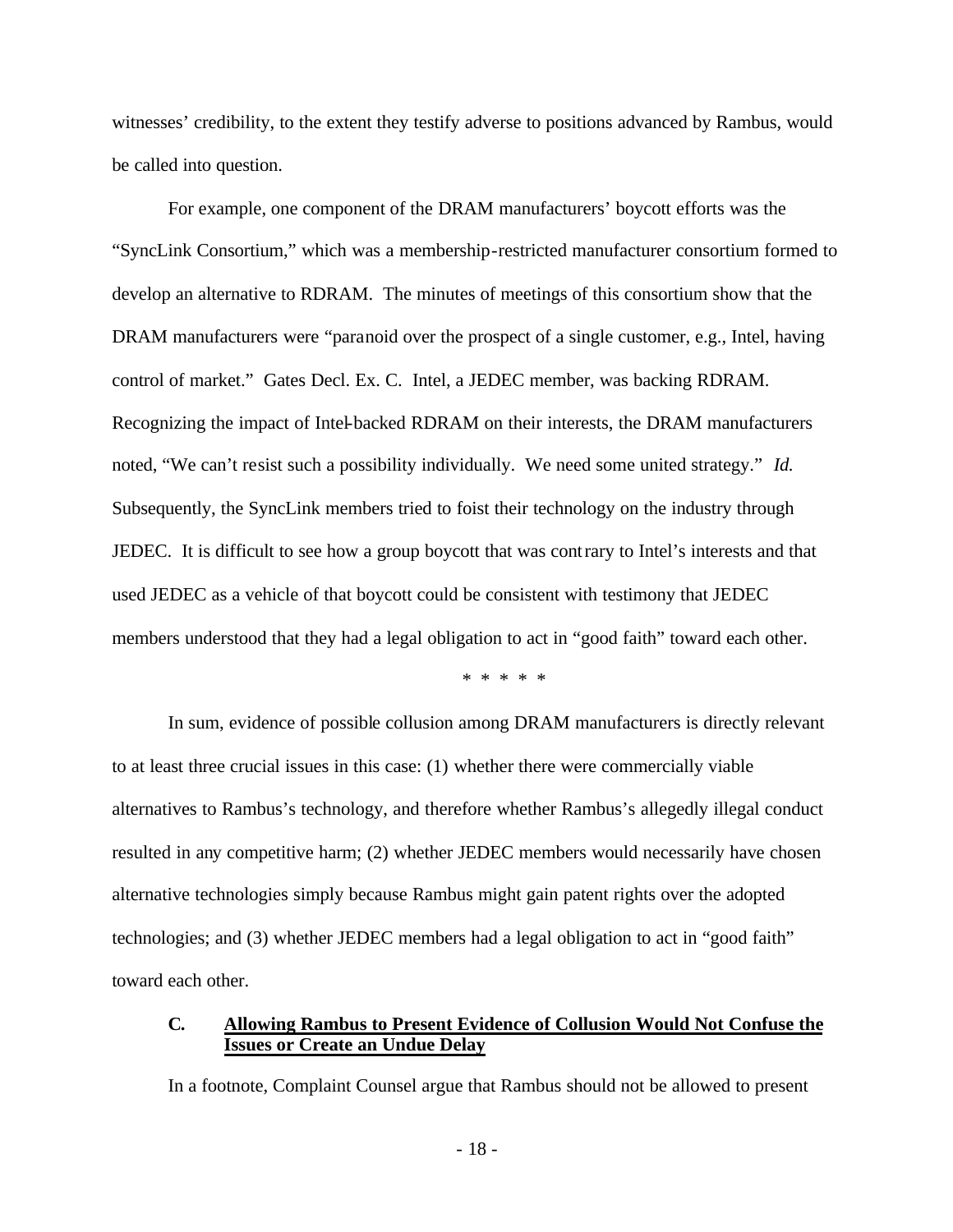evidence of collusion, even if relevant, because such evidence would confuse the issues and result in an undue delay. Memorandum in Support of Motion *In Limine* to Bar Presentation of Testimony and Arguments Regarding Purported Collusion Among DRAM Manufacturers, p. 7 n.4. Complaint Counsel base this argument on the faulty assumption that evidence of collusion is relevant only to an "unclean hands" defense. *Id.* As demonstrated above, however, evidence of collusion is relevant to central issues in this case, not to some "unclean hands" defense. It therefore cannot be said that the probative value of this evidence is "*substantially outweighed* by the danger of . . . confusion of the issues . . . or by considerations of undue delay." 16 C.F.R. § 3.43(b) (emphasis added); *see also United States v. Terzado-Madruga*, 897 F.2d 1099, 1117 (11th Cir.1990) (stating that exclusion under Federal Rule of Evidenc e 403 (which has the same language as § 3.43(b)) "is an extraordinary remedy which should be used only sparingly since it permits the trial court to exclude concededly probative evidence"); *see also Campbell v. Keystone Aerial Surveys, Inc.*, 138 F.3d 996, 1004 (5th Cir. 1998) (same); *United States v. Morris*, 79 F.3d 409, 411 (5th Cir. 1996) (same).

Allowing Rambus to introduce evidence of collusion would not result in any extraordinary delay. The documents and testimony related to the issue of collusion are intertwined with other important issues in this case. For instance, the DRAM manufacturers' efforts to boycott Rambus through the SyncLink Consortium are intimately tied to the issue whether JEDEC would have attempted to avoid potential Rambus patents had Rambus made the disclosures that Complaint Counsel claim it should have. The evidence will show that Rambus warned SyncLink that its efforts were running headlong into Rambus's IP. Undaunted, the SyncLink members, the same DRAM manufacturers who are in JEDEC and were supposedly unaware of Rambus's potential IP, dumped millions of dollars and thousands of engineer hours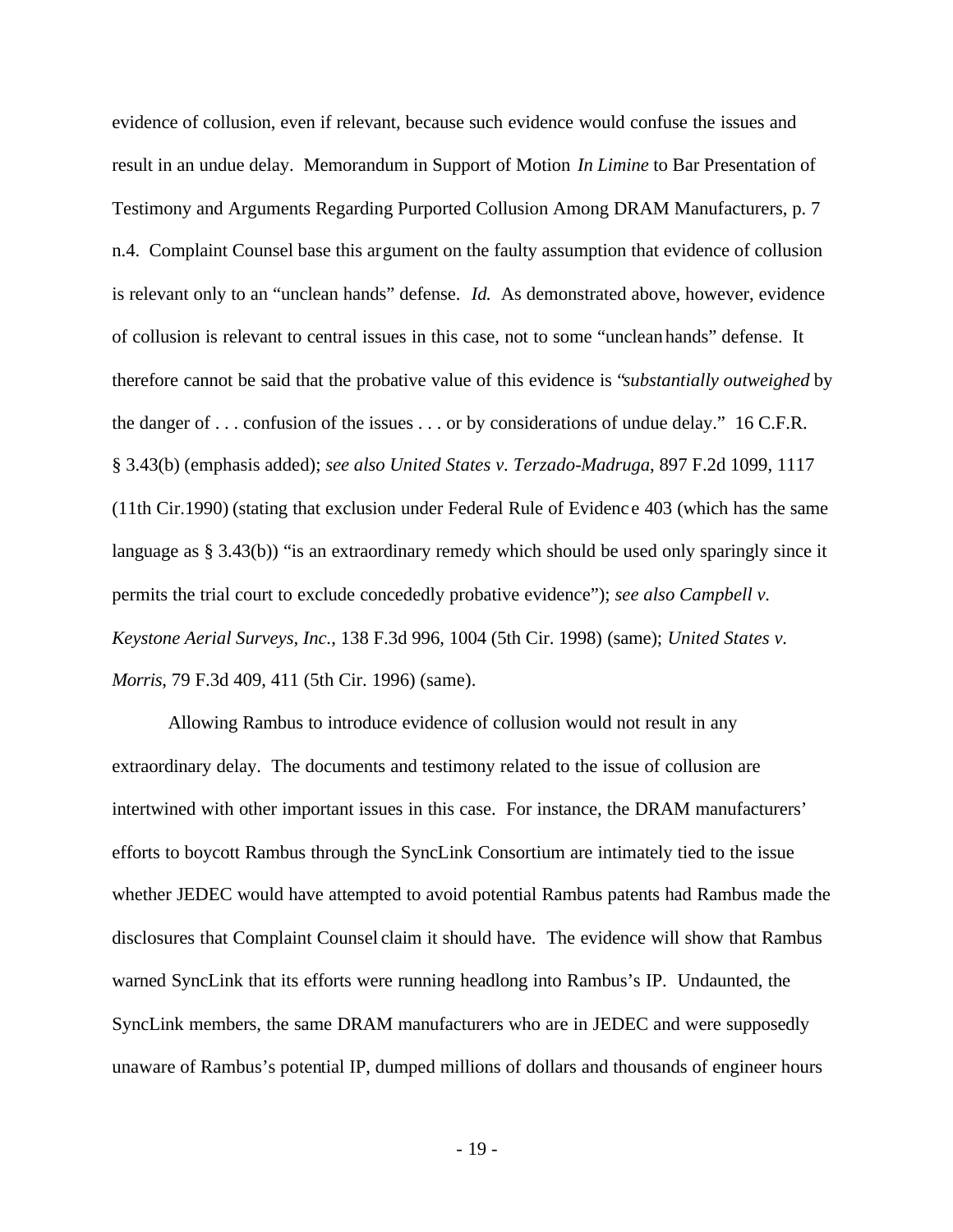into the SyncLink efforts, apparently believing that Rambus would be unable to obtain relevant patents because of prior art. There is no reason to believe that these same manufacturers would have acted any differently had Rambus made the disclosures that Complaint Counsel allege were necessary. Thus, the evidence related to collusion among DRAM manufacturers is part and parcel of evidence that goes to other key issues in this case.

## **IV. CONCLUSION**

For all the foregoing reasons, Complaint Counsel's motion *in limine* should be denied.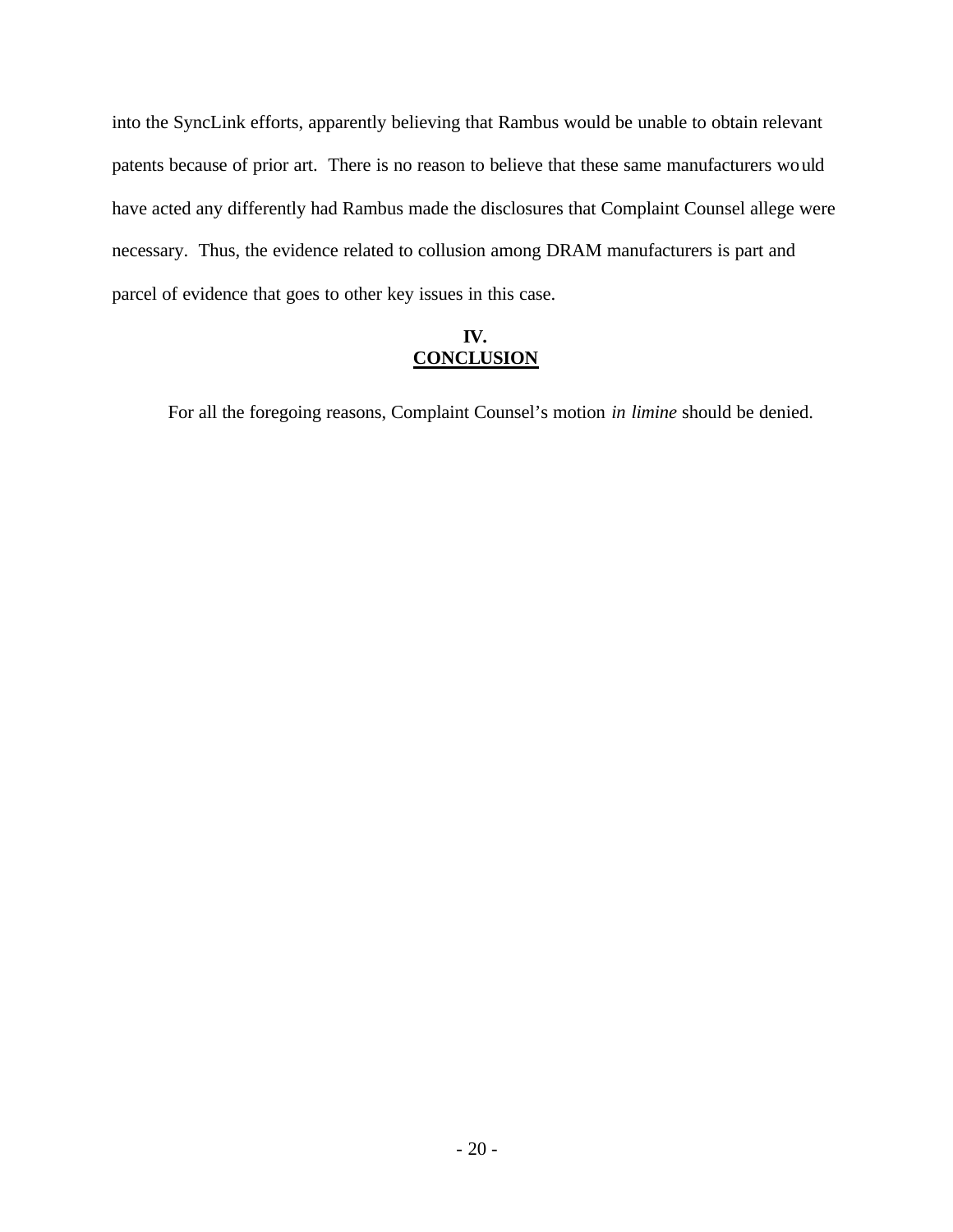l

Gregory P. Stone Steven M. Perry Sean P. Gates Peter A. Detre MUNGER, TOLLES & OLSON LLP 355 South Grand Avenue, 35th Floor Los Angeles, California 90071 (213) 683-9100

A. Douglas Melamed IJay Palansky Kenneth A. Bamberger WILMER, CUTLER & PICKERING 2445 M Street, N.W. Washington, D.C. 20037 (202) 663-6000

Sean C. Cunningham John M. Guaragna Gray, Cary, Ware & Freidenrich LLP 401 "B" Street, Suite 2000 San Diego, California 92101 (619) 699-2700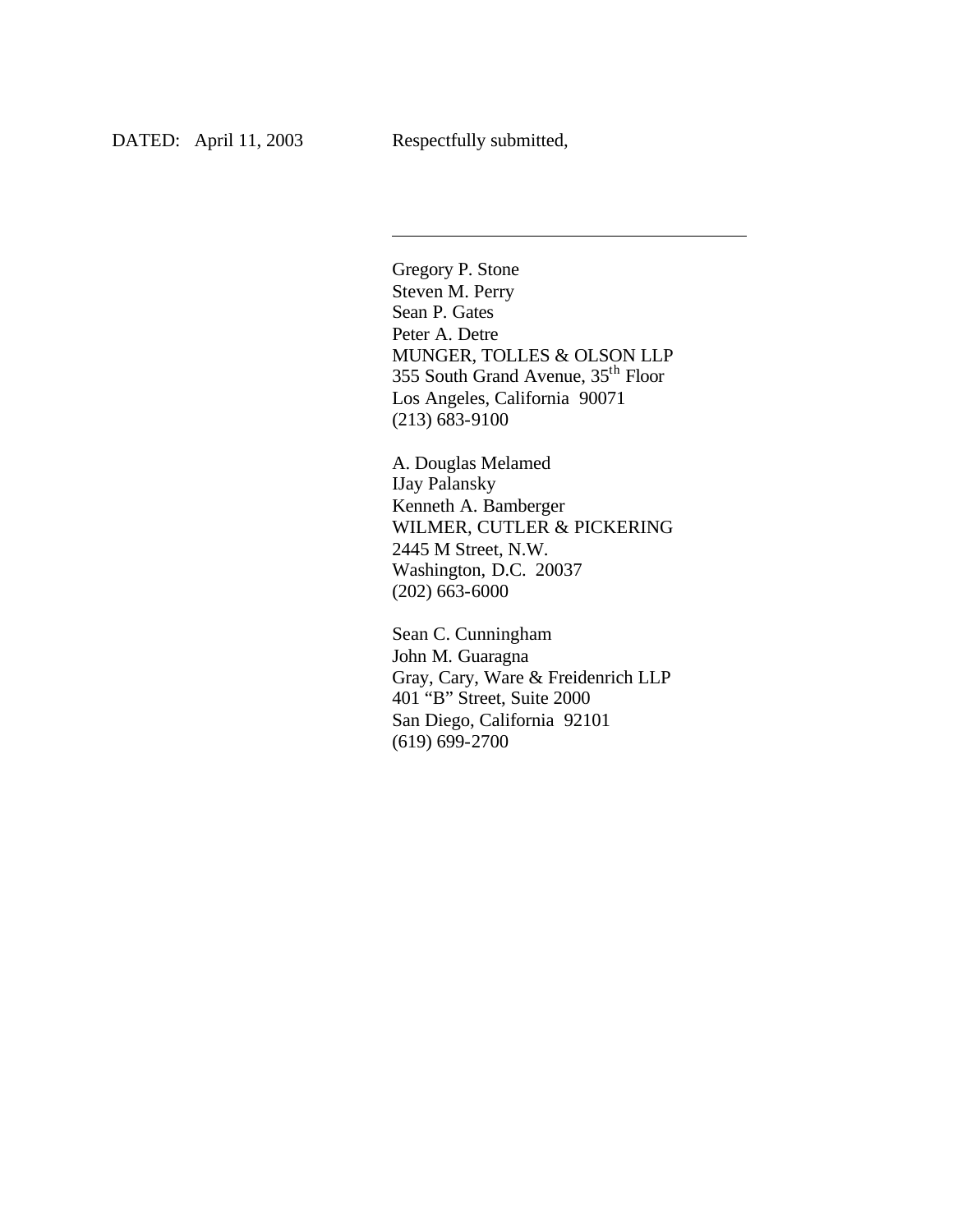### UNITED STATES OF AMERICA BEFORE THE FEDERAL TRADE COMMISSION

)

)

In the Matter of  $\qquad \qquad$  )

RAMBUS INCORPORATED,  $($ a corporation.

) Docket No. 9302

### **CERTIFICATE OF SERVICE**

I, Jacqueline M. Haberer, hereby certify that on April 11, 2003, I caused a true and correct copy of the *Memorandum of Respondent Rambus Inc. in Opposition to Complaint Counsel's Motion In Limine to Bar Presentation of Testimony and Arguments Regarding Purported Collusion Among DRAM Manufacturers* to be served on the following persons by hand delivery:

Hon. Stephen J. McGuire M. Sean Royall, Esq. Federal Trade Commission<br>
Federal Trade Commission Room H-112 Room H-372 Washington, D.C. 20580 Washington, D.C. 20580

Donald S. Clark, Secretary Malcolm L. Catt, Esq. Federal Trade Commission Attorney Room H-159 Federal Trade Commission 600 Pennsylvania Avenue, N.W. Room H-372

Richard B. Dagen, Esq. Assistant Director Bureau of Competition Federal Trade Commission Room H-372 600 Pennsylvania Avenue, N.W. Washington, D.C. 20580

Administrative Law Judge Deputy Director, Bureau of Competition 600 Pennsylvania Avenue, N.W. 600 Pennsylvania Avenue, N.W.

Washington, D.C. 20580 600 Pennsylvania Avenue, N.W. Washington, D.C. 20580

Jacqueline M. Haberer